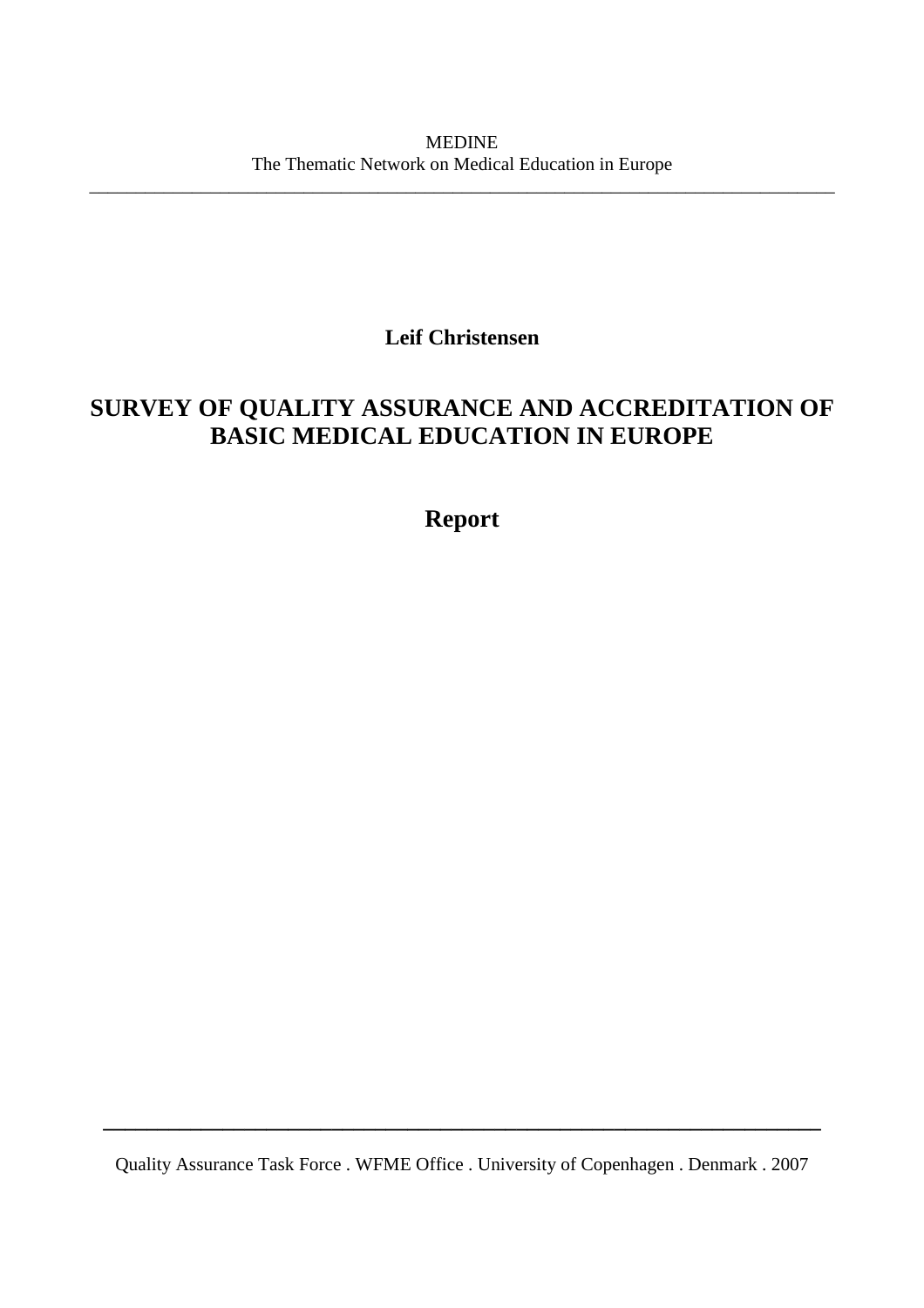### **CONTENTS**

#### **PREFACE**

#### **INTRODUCTION**

Thematic Network Medine and the Quality Assurance Task Force

#### **QUALITY ASSURANCE IN BASIC MEDICAL EDUCATION**

- 1. Background and Purpose of the Survey
- 2. Design of Study
- 3. Topics/Data
- 4. Delineation of the European Region
- 5. Material
- 6. Results
- 7. Concluding Remarks and Recommendation

#### **REFERENCES**

#### **TABLES**

#### **ANNEXES**

- A. Member states of selected international organisations
- B. Number of countries included and participating in the survey and number of medical schools

#### C. Questionnaire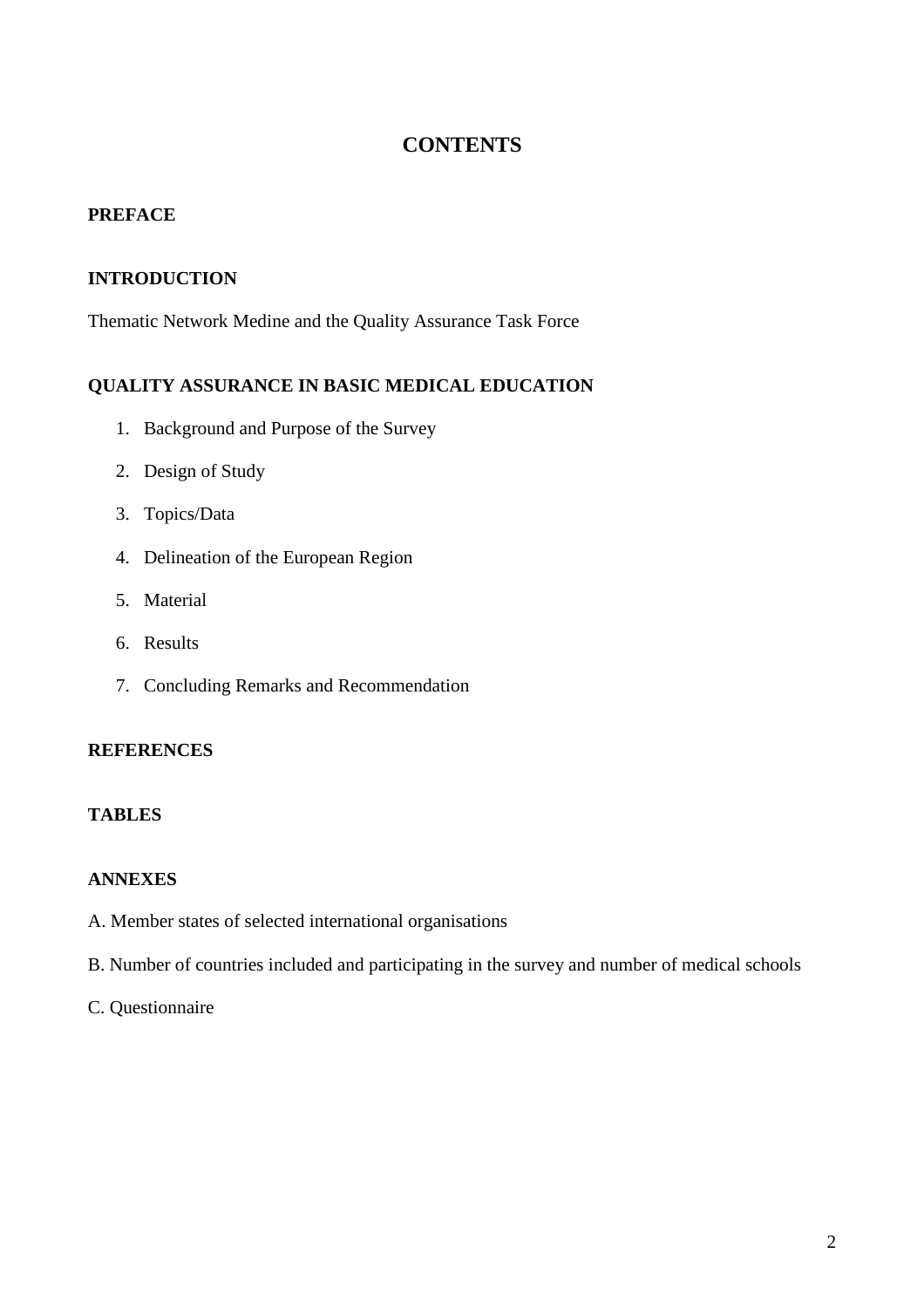### **PREFACE**

This report present the results of a survey of quality assurance of Basic Medical Education in Europe undertaken by an international Task Force set up by the Thematic Network on Medical Education in Europe (MEDINE), chaired jointly by the World Federation for Medical Education (WFME) and the Association of Medical Schools in Europe (AMSE) and sponsored by the Commission of the European Union.

The information has been gathered by WFME, the secretariat of Medine Task Force III. The members of the Task Force has participated at all stages of the survey, has assisted in the collection of data and in several other ways contributed to the survey.

The World Health Organization (WHO) Regional Office for Europe in the framework of the WHO-WFME Strategic Partnership to Improve Medical Education has been strongly involved in obtaining response to the questionnaire.

The survey has been designed, the data analysed and the report written by Leif Christensen. Ina Weber, then medical student at University of Heidelberg, participated in summer 2006 in the initial processing of data.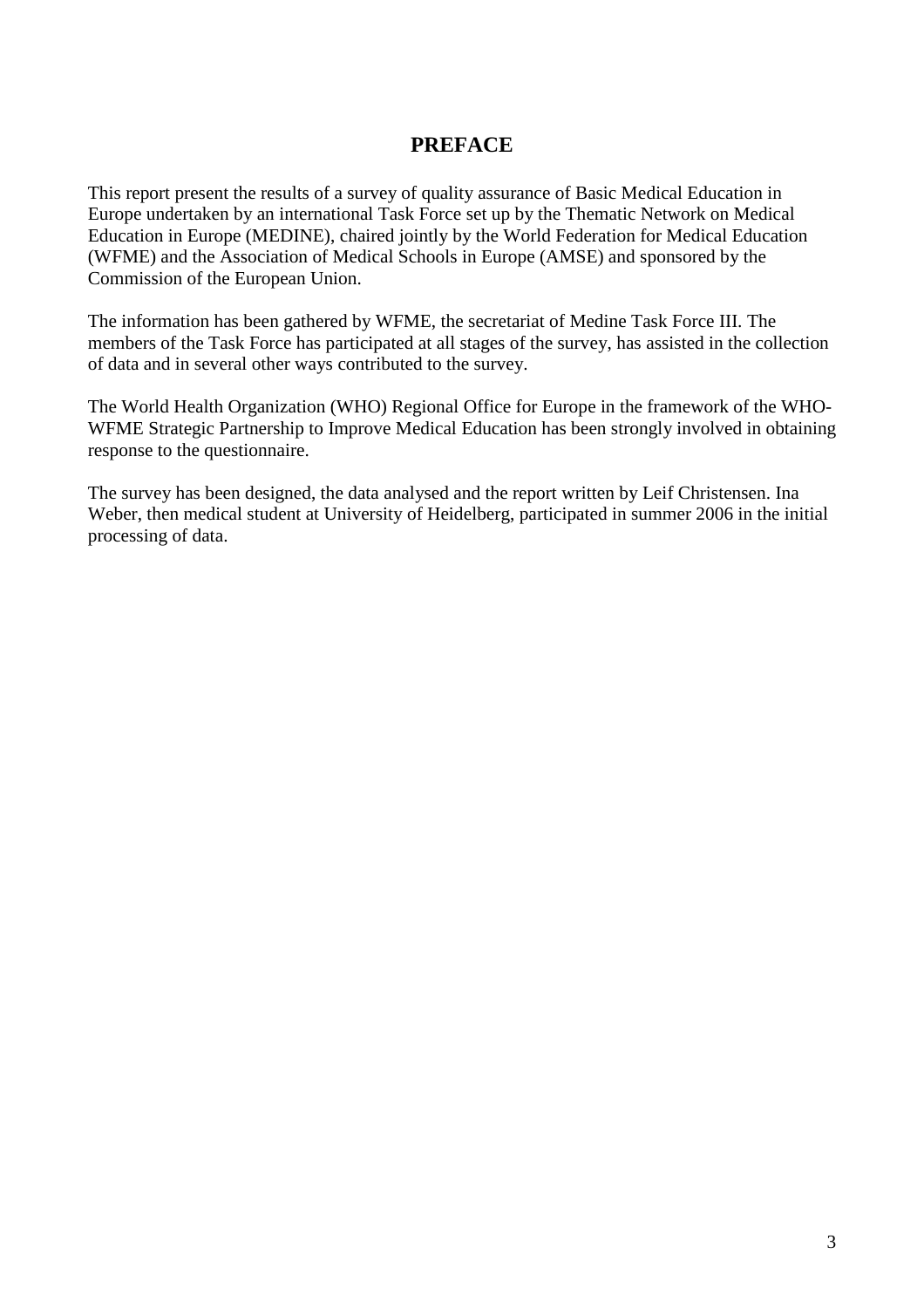# **INTRODUCTION**

Over the past decade, a number of quality assurance initiatives have been taken on internationally in medical education. They include the setting of standards and the establishment of systems for recognition and accreditation of educational institutions and programmes. The focus on the need for international standards in medical education has been driven by the expansion of globalization, as manifested by exchange of medical students, migration of medical doctors and cross-border education. However, standards are also important in addressing national problems and challenges that result from changes in the health care delivery service, from institutional conservatism and inadequate management and leadership, and from the rapid growth in the number of new medical schools. At the same time, common trends in curricular development and the management of medical education have facilitated attempts to define international standards. The ultimate goal is to improve health care across Europe.

It was therefore natural that MEDINE, with funding from the Commission of the European Union, should decide to include in its objectives activities that address quality assurance and standard setting in the European Region.

In the publication, "WFME Global Standards for Quality Improvement in Medical Education. European Specifications" the considerations of the MEDINE Task Force on Quality Assurance Standards and the results of its work on standards are presented. The vision of the Task Force is that the recommendations regarding standard setting outlined in this document could be used by the European Commission, national education and health authorities, institutions and organisations with responsibility for medical education, in their endeavours to achieve quality assurance and improvement in medical education throughout its continuum in the European Region.

The present report attempt to describe the current situation in quality assurance of basic medical education, especially the use of external evaluation and accreditation in Europe.

#### **THEMATIC NETWORK MEDINE AND THE QUALITY ASSURANCE TASK FORCE**

The Thematic Network MEDINE on medical education in Europe, which comprises more than one hundred institutions, addresses educational, institutional and quality issues in European medical education. It works within the framework of European initiatives like the Bologna Declaration and Process, including the European Credit Transfer Systemj (ECTS), the Diploma Supplement initiative and the Tuning project. It has to take account of previous work done by, for example, the European Commission, the Association for Medical Education in Europe (AMEE), the Association of Medical Schools in Europe (AMSE) and the World Federation for Medical Education (WFME). The target groups for this work are students, medical educators, health care providers, ministries of health and education, the European Commission, professional bodies, patients and the public in general.

The Task Force on Quality Assurance Standards was led jointly by the World Federation for Medical Education (WFME) and the Association of medical Schools in Europe (AMSE).

The list of Task Force members is presented inside the cover.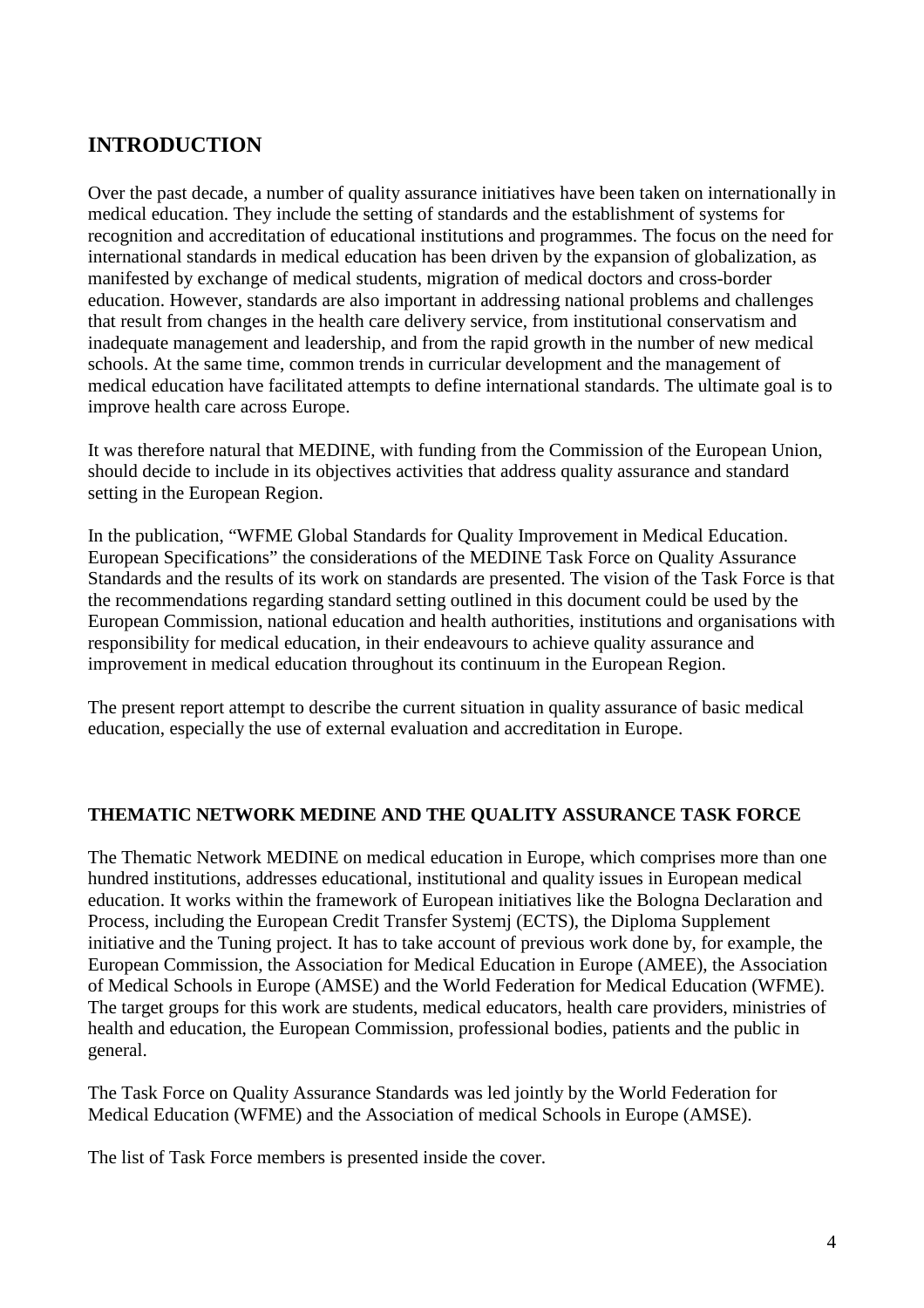# **QUALITY ASSURANCE IN BASIC MEDICAL EDUCATION**

### **1. Background and Purpose of the Survey**

Several attempts to describe the status of quality assurance of higher education in Europe have been published within the last 10 to 15 years. Already in 1994 a study was undertaken. This study of quality management and quality assurance in the countries within the European Community and EFTA was commissioned by The Commission of the European Communities.**1)** A more recent overview of quality assurance and accreditation agencies and schemes in European countries is included in a publication by OECD from 2004.**2)**. This overview rely on information collected and published by the European Network for Quality Assurance in Higher Education (ENQA). Also, the national reports for 2005 to the Bologna secretariat include (in section 3.1 and 3.2) information on quality assurance and accreditation in the signatory countries **3)** and likewise the national reports for 2007 (questions 12 – 15) **4)**.

It is a common feature of these and other studies and surveys that they deal with quality assurance in higher education in general. The present survey has as its primary objective to examine the situation within basic medical education.

The purpose of this survey is to describe the use or prevalence of different means of quality assurance and accreditation of medical education in the countries in the European Region. The survey is focused on external evaluation and accreditation.

### **2. Design of Study**

The data has been collected using a questionnaire with separate sections for basic medical education (BME), for postgraduate medical education (PME) and for continuing professional development of medical doctors (CPD & CME) respectively. This report deals with BME only.

Generally, the questionnaire can be characterised as a highly structured and standardised questionnaire with very few open-ended questions and providing guidelines for answering the questions.

The information has been gathered by The World Federation for Medical Education (WFME), the Secretariat of Medine Task Force III, and collected with the assistance of members of the Task Force and the WHO Regional Office for Europe, Human Resources for Health.

## **3. Topics/Data**

For external evaluation and accreditation respectively the following issues or aspects of the quality assurance activities are covered in the questionnaire for BME (Annex C):

- Existence of a system of external evaluation/accreditation (question  $1 \& 8$ )
- Authority/organisation responsible for external evaluation/accreditation (question  $2 \& 9$ )
- Frequency of external evaluation/accreditation (question  $3 \& 10$ )
- Optional or mandatory external evaluation/accreditation (question 4 & 11)
- A general system or a specific system for medical education (question  $5 \& 12$ )
- Coverage of the system only public or all institutions (question  $6 \& 13$ )
- Publicity of the results of external evaluation/accreditation (question 7 & 14)
- Other measures of quality improvement and assurance is summarized (question 15)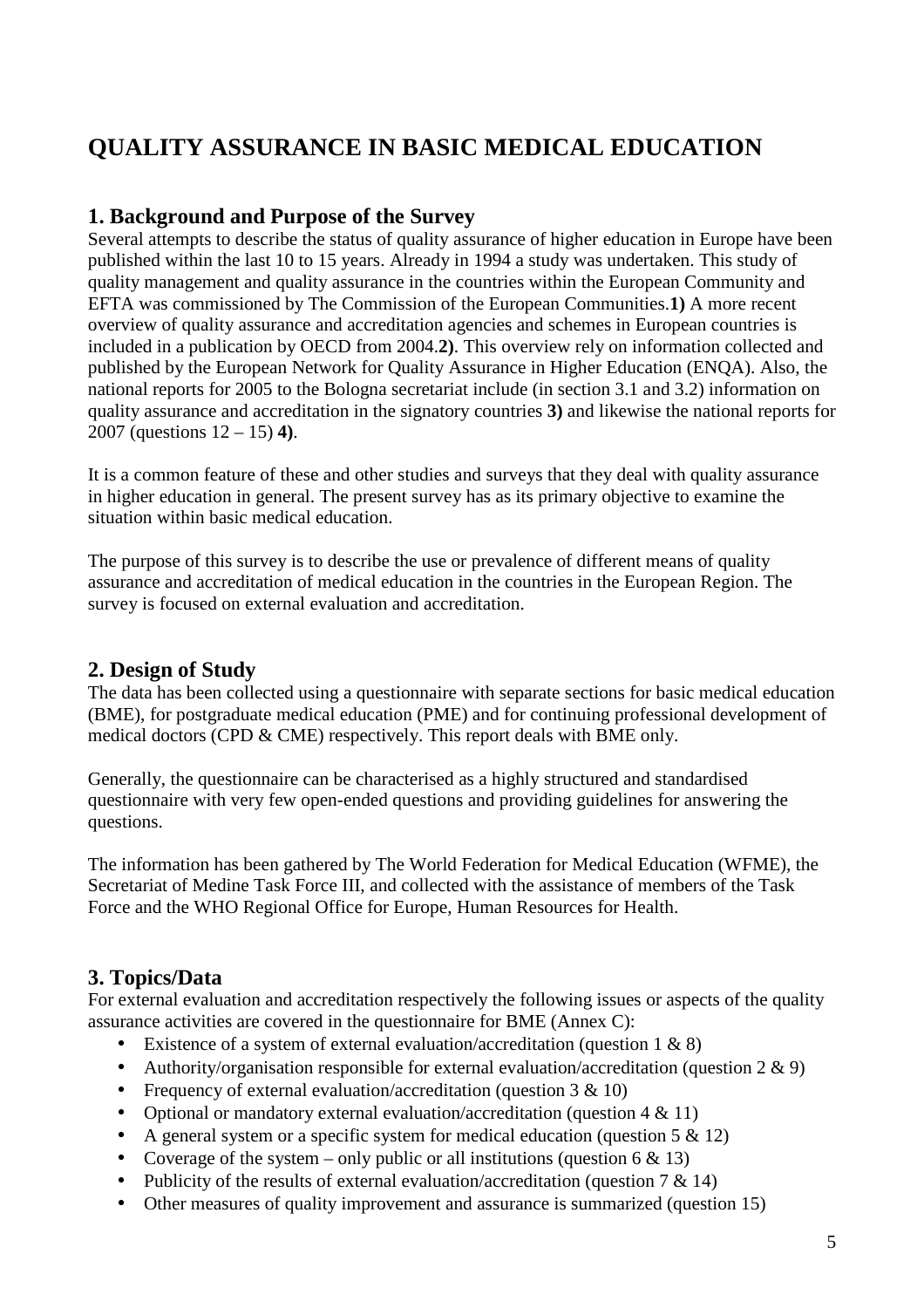### **4. Delineation of the European Region**

The countries included in this survey are the 41 countries comprised in the European Region as defined by Council of Europe (and consequently the countries currently eligible for participation in the Bologna Process) and having a medical school. It should be noted that the WHO definition of the European Region include more countries than the Council of Europe (e.g. the 5 CAR-countries). In annex A the definition of the European Region by different international organisations as well as the one used in this survey is specified.

In several tables the following grouping of countries with one or more medical schools is used:

- European Union (EU) member states before May 2004 (Austria, Belgium, Denmark, Finland, France, Germany, Greece, Ireland, Italy, Netherlands, Portugal, Spain, Sweden and UK)
- EU member states after May 2004 (from May 2004 the Czech Republic, Estonia, Hungary, Latvia, Lithuania, Malta, Poland, Slovakia & Slovenia and from January 2007 Bulgaria & Romania, )
- EFTA countries (Iceland, Norway & Switzerland)
- Commonwealth of Independent States (CIS) member states being members of Council of Europe (Armenia, Azerbaijan, Georgia, Moldova, Russian Federation and Ukraine)
- Other Council of Europe member states (Albania, Bosnia & Herzegovina, Croatia, FYR Macedonia, Montenegro, Serbia and Turkey)

### **5. Material**

An overview of the existing material, the returned questionnaires, is provided in annex B.

Presently information, completed questionnaires, has been received from 33 countries or 80 per cent of the 41 countries included in the survey. However, the information received cover approx. 95 per cent of the registered medical schools in the region. Response from 8 countries is lacking (Albania, Bosnia & Herzegovina, Estonia, Iceland, Macedonia, Montenegro, Romania and Serbia).

In 19 cases the questionnaire has been completed by a representative for a medical school (the rector, vice-rector or in a few cases the head of a department for medical education), in 7 cases by the director for a national accreditation council or agency, in 5 cases by the professional organisation and in 2 cases by the ministry of health.

The material has been collected in the period from March 2006 to end of September 2007. Besides usual reasons for the lack or delay of response to questionnaires, two specific causes can maybe explain the difficulties in achieving the information in this case. Firstly, it is not easy to identify the organisation, agency or ministry responsible for quality assurance of medical education. Secondly, systems of quality assurance are presently undergoing changes in many countries. Due to these circumstances it can be difficult to locate the relevant organisation/agency and to provide the information.

Regarding the completed questionnaires, the responses are with a few exceptions coherent and, where it has been possible to compare with information from other sources, also in line with other available data. However, it should be noted that despite the guidelines or definitions provided in the questionnaire there is clearly some ambiguity in understanding and use of the concept of accreditation.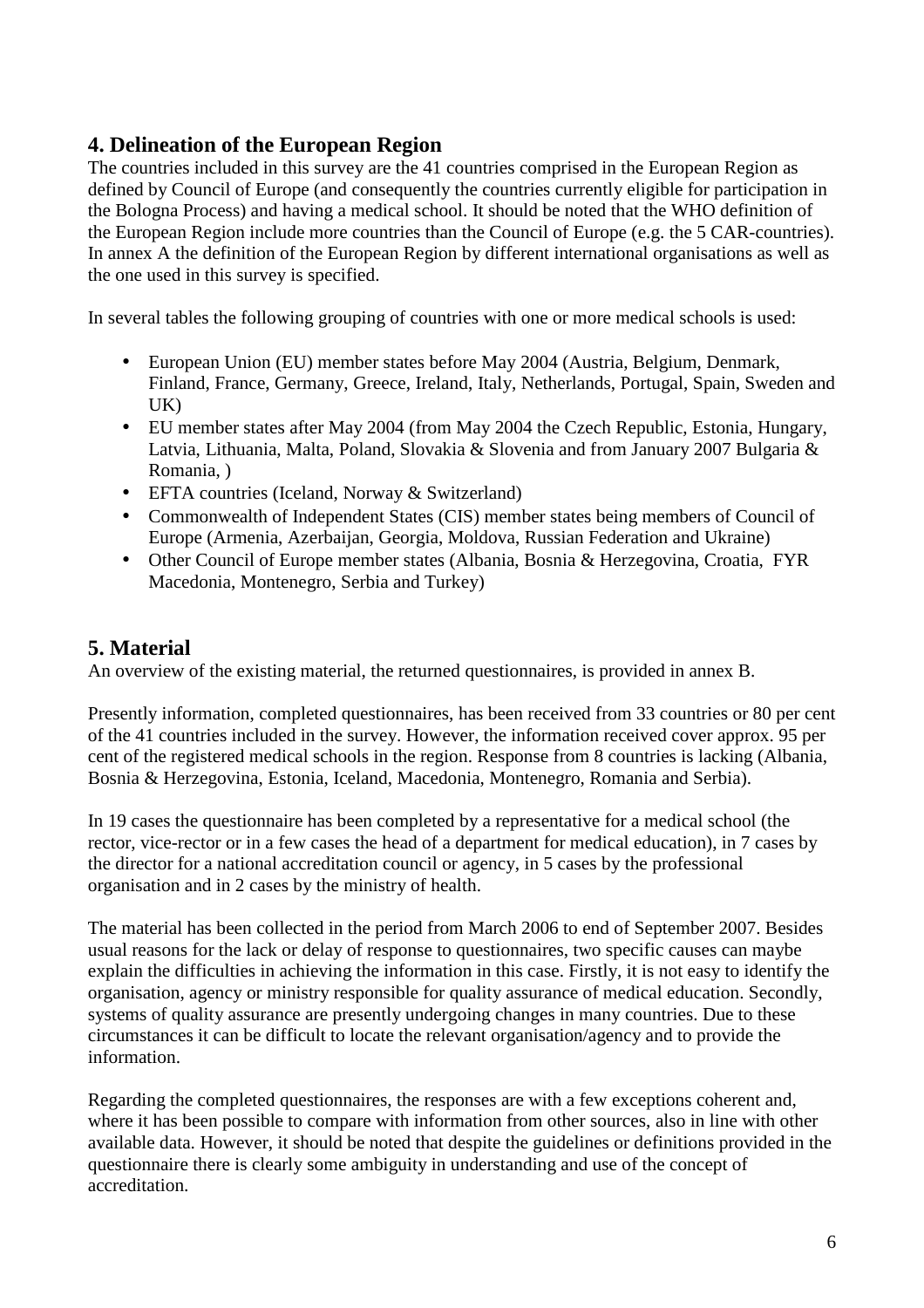### **6. Results**

The results of the survey are presented in a series of small tables with brief comments. The tables are all placed at the end of the report.

Use of means of quality assurance: The survey is focused on the external instruments in quality assurance with an involvement of experts and authorities outside the individual medical school, external evaluation and accreditation or in other words, the instruments able to function both as means to quality improvement and to quality control. Other instruments in quality assurance are mainly of a regulatory and internal nature such as rules regarding student selection and staff recruitment, self study, audits, use of external examiners, etc. and are primarily intended as means to quality improvement.

An overview of the use of different means in quality assurance is provided in table 1. A system of external evaluation and a system of accreditation is in both cases used in roughly two thirds of the countries having responded. Other means of quality assurance are more widely used. With a few exceptions one or more other means are used in all countries.



#### **Number of Countries using different Means of Quality Assurance**

**Systems of external evaluation:** In more than half of the 21 countries having a system of external evaluation, the system is a general system for all higher education. In approx. one fifth of the countries the system is specific for medicine and another fifth of the countries operate with both a general and a specific system of external evaluation. (table 2).

Use of external evaluation has no strong relation to the number of medical schools in the country (table 3). Most likely, one would expect that external evaluation is more extended among countries with many medical schools: The need for external evaluation could be stronger and the availability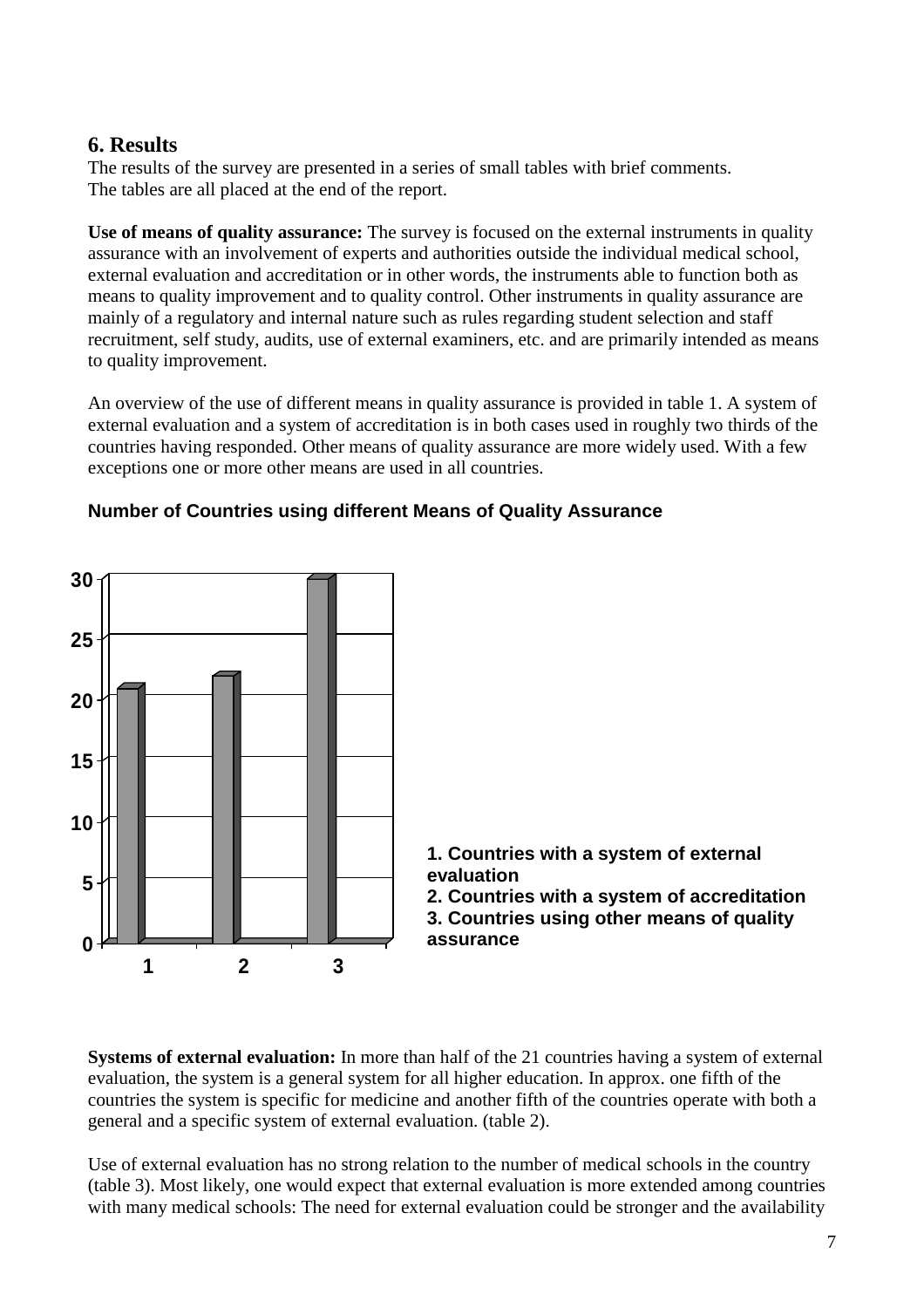of independent experts would be greater. However, external evaluation is more used in countries with few medical schools. This could be a reflection of the fact, that external evaluation is costly. The survey do not include information about use of international experts to compensate for limitations in the number of independent national experts in countries with few medical schools.

Responsible for external evaluation is in 13 countries a national accreditation committee or agency (in 2 cases with involvement of a council of rectors/deans), in 4 countries the ministry of science and education is responsible (in 1 case with involvement of the ministry of health), in 2 countries the professional organisation is in charge of external evaluation and in 1 case the medical school itself. No response to the question for 2 countries.



### **Number of countries using different types of external evaluation**

The external evaluation is mandatory in the majority of countries. Voluntary external evaluation can be found in only a few countries (table 4).

From 18 of the 22 countries with a system of external evaluation information is provided on the frequency of evaluation. There is a clear preference for conducting external evaluation every  $5 - 6$ years (15 countries). For two of these countries it is noted, that a new evaluation can take place after 2 – 3 if problems are discovered. In one country evaluation is more frequent (every 4 years) and in two countries less frequent (every 7- 8 years).

It appears that the countries are evenly divided between countries where the system of external evaluation cover only public medical schools and countries with a system covering both public and private medical schools (table 5). However, it should be noted, that a system of external evaluation could be characterised as covering public institutions only because all medical schools in the country in question are public institutions.

Dissemination of the results from external evaluations is important if the evaluations shall play a role in quality improvement of medical education. On the one hand, in 9 countries the report is accessible to everybody including the public and in 3 more countries the report is accessible to all medical schools. In well over half of the countries all medical schools can benefit from the results of external evaluations. On the other hand, in a third of the countries access to the report from an external evaluation is restricted to the authorities/ministries and the medical school being evaluated (table 6).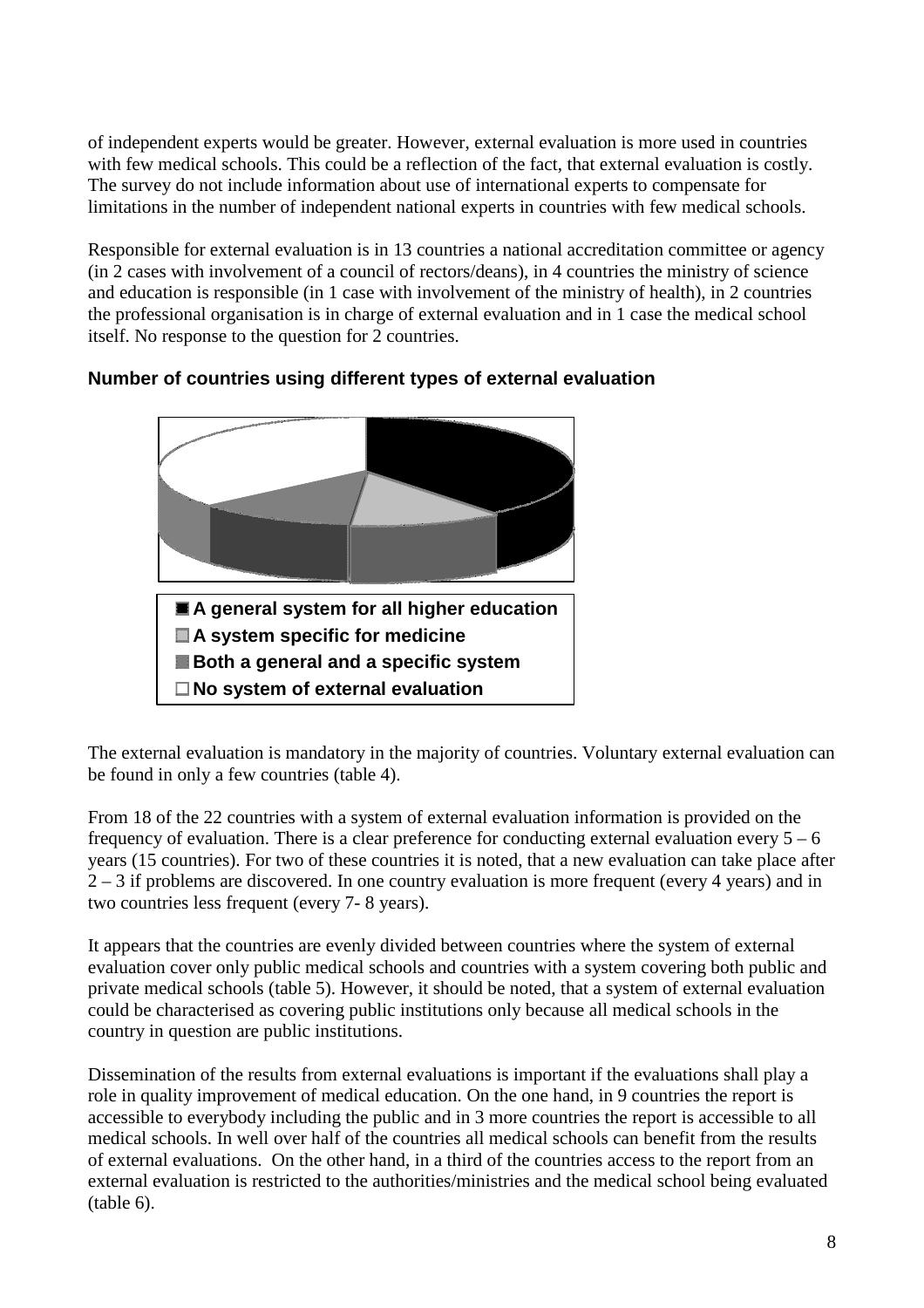**Systems of accreditation:** In more than two thirds of the 22 countries having a system of accreditation, the system is a general system for all higher education. In 3 of the countries the system is specific for medicine and another 3 of the countries has both a general system of accreditation and a system specific for medicine (table 7)

The relation between the number of medical schools in the country and use of accreditation is stronger than the relation with use of external evaluation and is pointing in the same direction: Accreditation is clearly more used in countries with few medical schools. Four fifths of the countries with 5 medical schools or less use accreditation, only two fifths of the countries with more medical schools have a system of accreditation (table 8).

In 13 cases a national quality assurance and accreditation committee or agency is responsible for accreditation of medical schools/programmes in the country, in one case in cooperation with the council of rectors/deans. In 5 countries the ministry for science and education is responsible for accreditation and in 2 cases the professional organisation. It is obvious that in several countries a fairly close connection exist between a national committee or agency and the ministry of science and education (e.g. the agency is placed within the ministry or the ministry has to approve the decisions of the committee or agency)



#### **Number of countries using different types of accreditation**.

Accreditation is mandatory in a large majority of the countries using accreditation. Only one country offers voluntary accreditation (table 9).

Among the 19 of the countries having answered the question on the frequency of accreditation a clear majority operate with accreditation every 5 -6 years (normally 5 years). One country carry out accreditation more frequent (once every 4 years) and one country less frequent (once every  $7 - 8$ ) years). In 2 countries the frequency of accreditation varies (between 2 – 10 years) dependent on the status of the institution and the result of previous accreditation.

Coverage of the systems of accreditation is similar to the coverage of external evaluation: In half of the countries the accreditation system covers only public medical schools, the same number of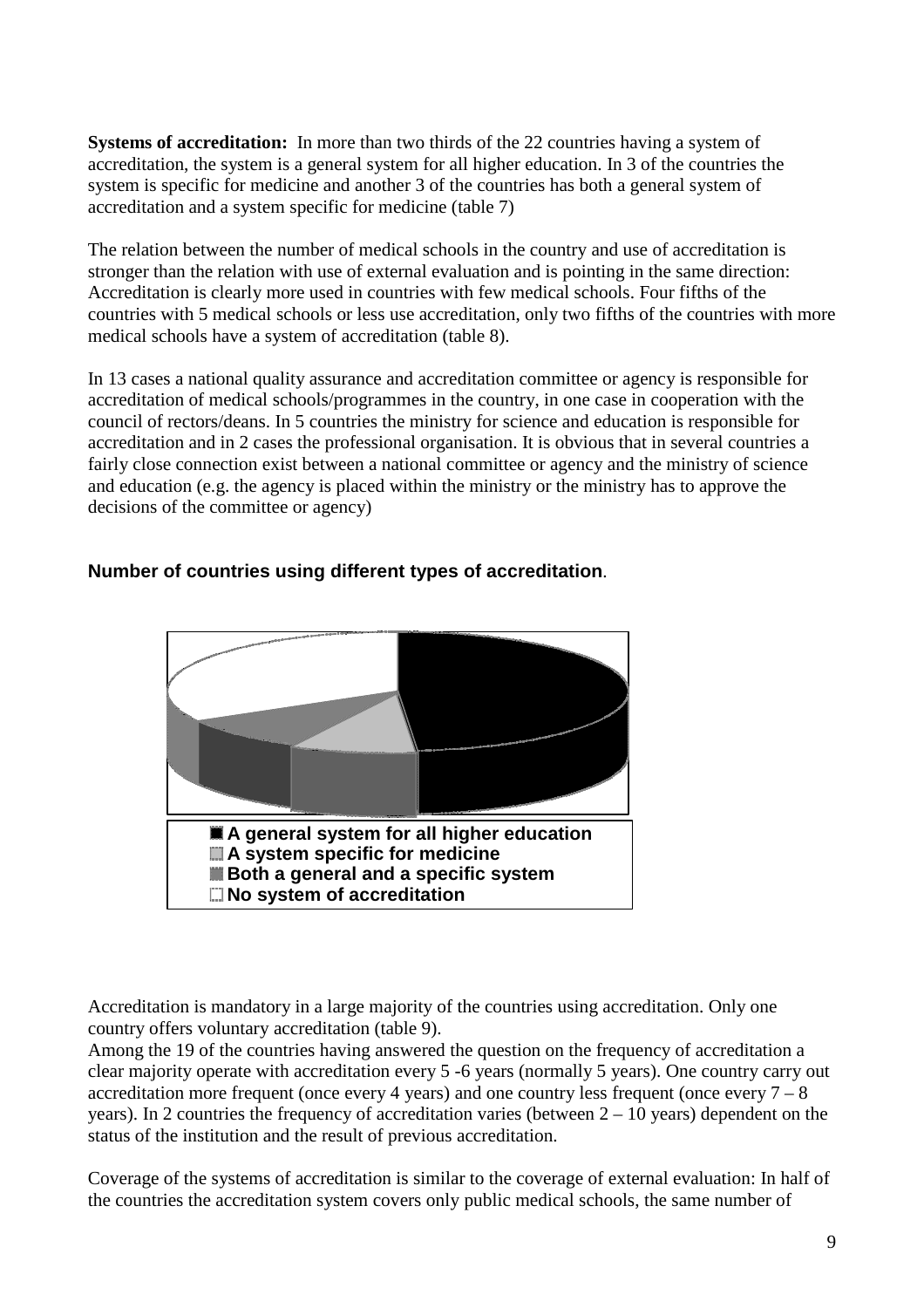countries operate with accreditation systems covering both public and private medical schools (table 10). Also in this case it should be noted, that stating that the system of accreditation only covers public institutions in some countries can be a reflection of the fact that all medical schools in the country are public institutions.

One would expect that report on the decision on the accreditation process would be accessible to the public. However, in only half of the countries having an accreditation system is the decision made public. In a few more countries the decision is accessible to all medical schools, but in one fifth of the countries the decision apparently will be known only to the medical school in question and the authorities/ministries (table 11)

**Relations between external evaluation and accreditation:** The relationship between external evaluation and accreditation in the countries is shown in table 12. Three fourths of the countries having responded to the questionnaire operate with both external evaluation and accreditation. Looking at the 22 countries having a system of accreditation most of them (17 countries) also has a system of external evaluation. In accreditation in the proper or strict sense, the process of accreditation would include external evaluation. Four countries use a system of external evaluation but not a system of accreditation. In 7 countries both external evaluation and accreditation are presently lacking and they do not have any external quality assurance of basic medical education.

# **0 5 10 15 20 25 Accreditation No accreditation No external evaluation External evaluation**

#### **The Actual Relation between having a System of Accreditation and a System of External Evaluation**

Maybe the 5 countries reporting having a system of accreditation but not a system of external evaluation will be seen as the most unexpected result. However, the definition of accreditation offered in the questionnaire is a broad definition. The requirements are that it is a formal and nationally recognized process and that the medical programme/school is assessed on the basis of predetermined standards or criteria. For the 5 countries it will probably be more correct not to talk about accreditation but about a process authorising the institution to offer a programme in basic medical education. This draw the attention to the different understandings of the concept accreditation and the fact that accreditation also in this survey seem to be used in slightly different ways.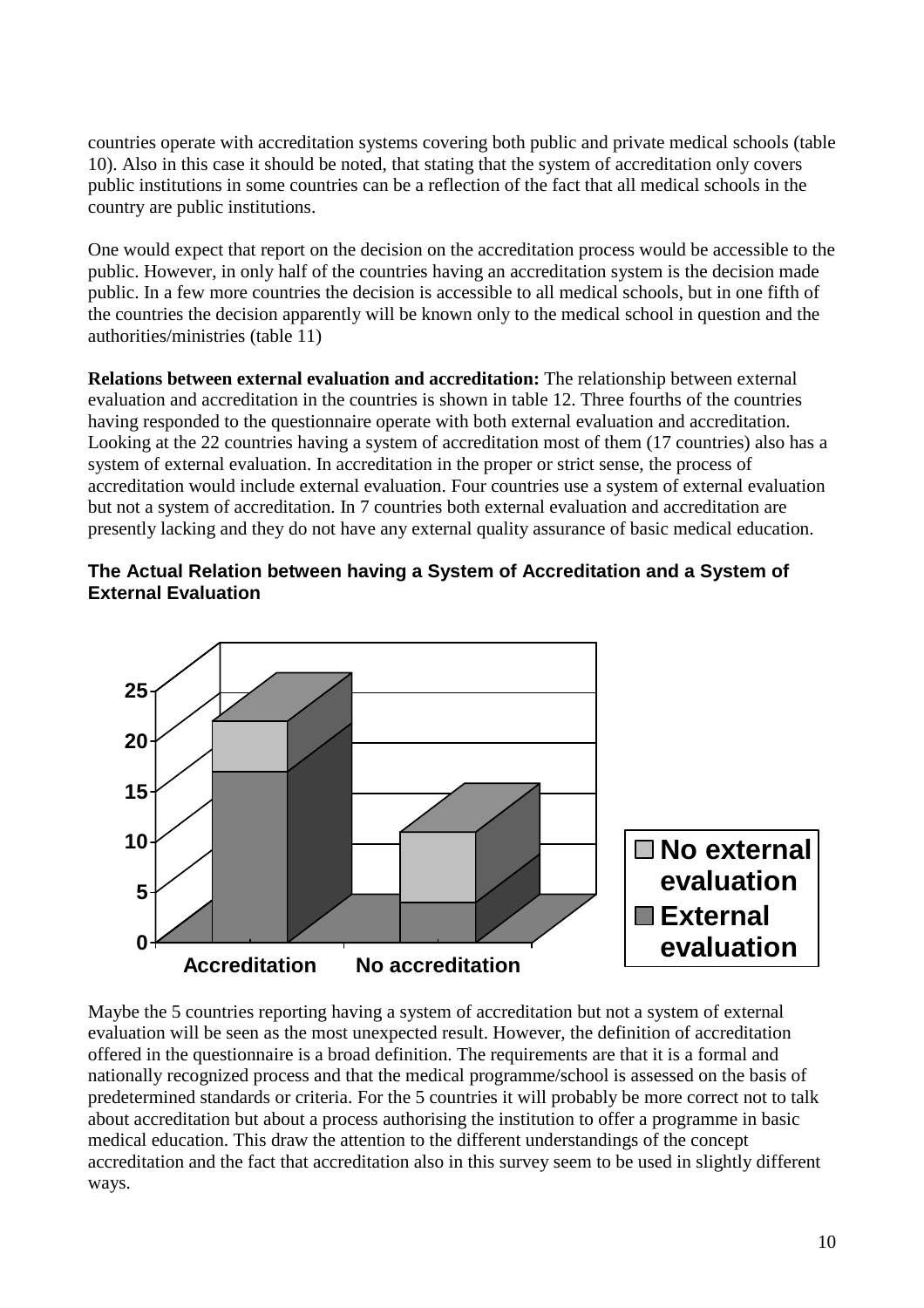**Use of other means of quality assurance:** As mentioned above (table 1) other instruments in quality assurance than external evaluations and accreditation are with one exception used in all countries. The most frequently mentioned means of quality assurance are shown in table 13.

The most often used instrument is selection procedures in admission of students in two thirds of the countries followed by internal evaluations, self-studies, audits etc. in two thirds of the countries and central regulation of the curriculum in more than one third of the countries.



#### **Number of Countries using Other Means of Quality Assurance**

#### **6. Concluding Remarks and Recommendations**

All countries having responded to the questionnaire use some forms of quality assurance of medical education, while two thirds of the countries has a system of external evaluation and/or a system of accreditation. In most cases quality assurance of basic medical education is part of a general system for all higher education. Several of the countries presently without external evaluation or accreditation state that a system of external evaluation and/or accreditation is being considered, planned or introduced.

Some models for quality assurance in medical education can be found in the responses to the questionnaire ranging from countries with a full-fledged accreditation system to countries without external evaluation and accreditation but relying on national regulations.

One group of countries operate with a system of regular accreditation including predetermined standards or criteria, a self-study, external evaluation with a site visit and a final report accessible to the public and used for formal decision on accreditation which can result in withdrawing accreditation or putting the medical school on probation for a specified period.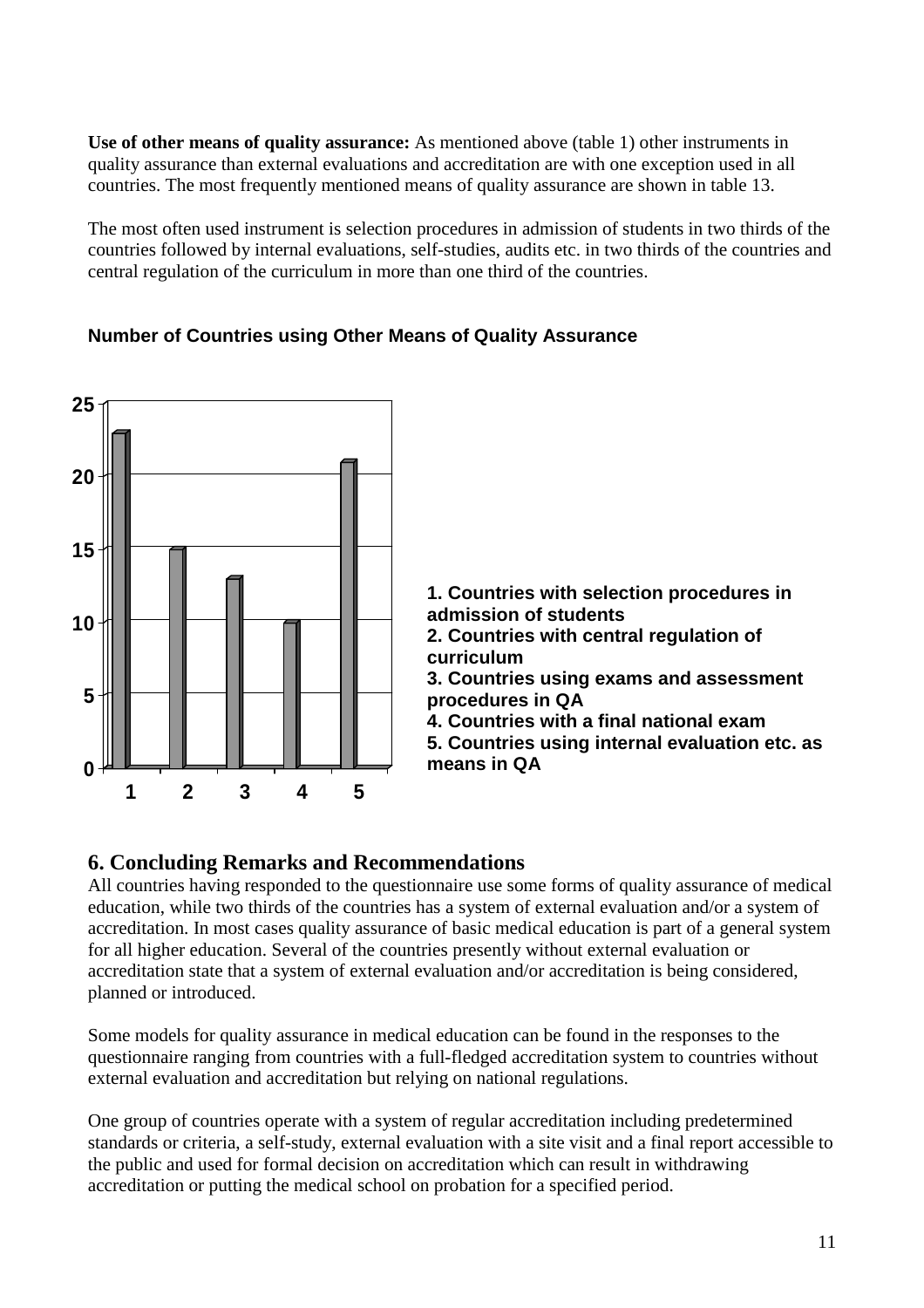Another group of countries use an elaborated system of evaluation at regular intervals consisting of a self-study, an external evaluation including a site visit and a final report accessible to the public. This report is also the basis for a decision by state authorities whether to continue or withdraw the power to award the medical degree. If this power is not withdrawn the medical school is regarded as accredited for the following period.

A third group of countries does not use external evaluation, but base the decisions on reports from the medical schools. These reports, often annual could be regarded as a kind of self-study in relation to some specific criteria primarily regarding resources and facilities and sometimes supplemented with an inspection of the medical school. State authorities then decide on accreditation which can lead to closing a medical programme or school.

Finally, in quality assurance a country can rely completely on other state regulation, a central regulation of the curriculum, state regulations on selection and admission of students, regulations on recruitment and promotion of teachers, and regulations regarding the assessment of students, which can include a final national exam.

On the basis of experience from the present survey, quality assurance of basic medical education in Europe clearly need further study, partly to up-date the information, partly to get a deeper understanding of the activities and the terminology used to describe the activities. Furthermore, the differences in the use of instruments in quality assurance should lead to considerations of common principles for national systems and maybe considerations of a common European system of quality assurance or at least some shared principles.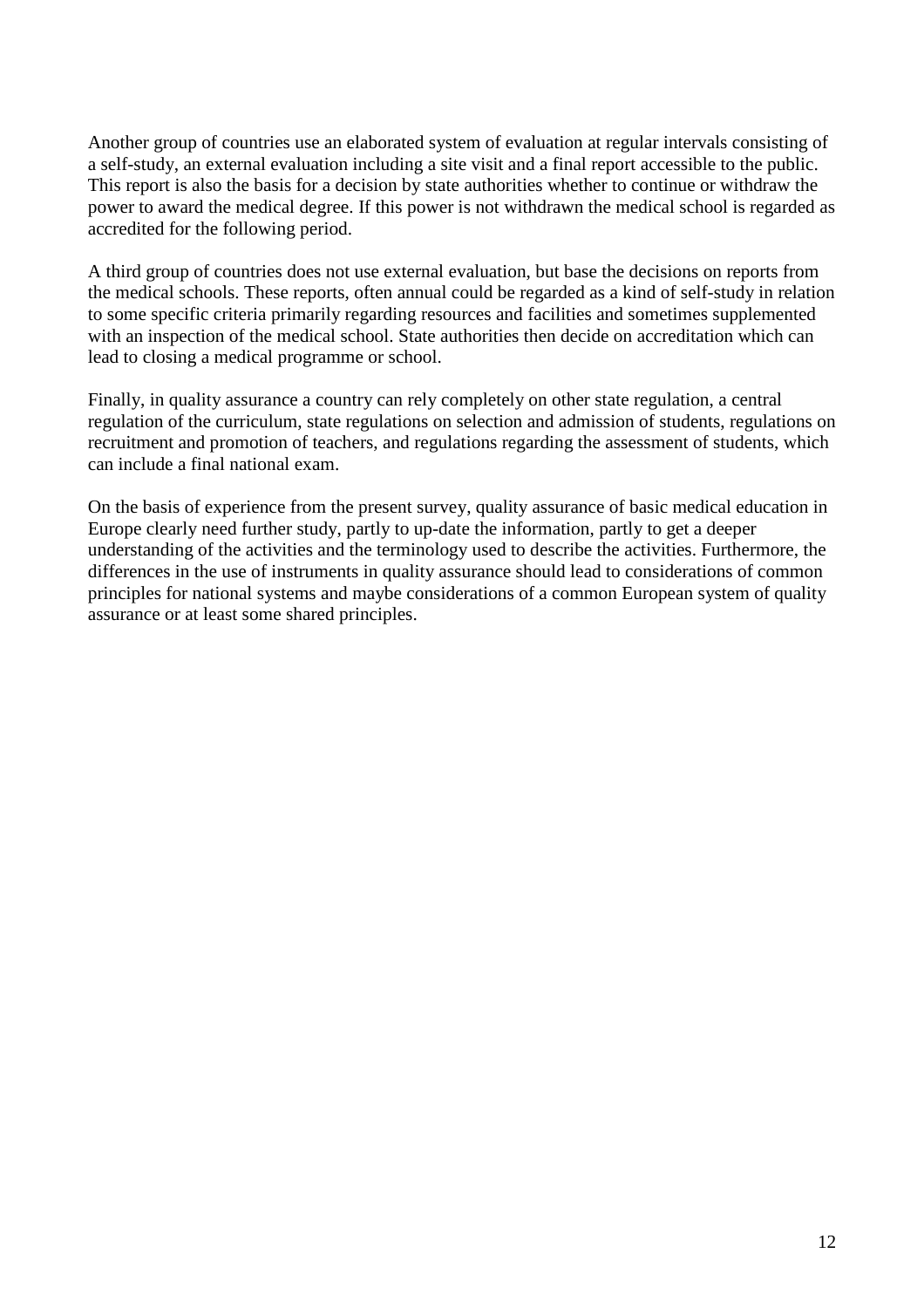### **References**

- **1)** EUROPEAN COMMISSION (1998) Evaluation of European Higher Education. A Status Report prepared for DG EAC by The Centre of Quality Assurance and Evaluation of Higher Education Denmark
- **2)** VAN DAMME, D.; VAN DER HIJDEN, P. & CAMPBELL, C.(2004): "International Quality Assurance and Recognition of Qualifications in Higher Education: Europe" in Quality and Recognition in Higher Education. OECD. Paris 2004
- **3)** National Reports 2005, http://www.bologna-bergen2005.no/
- **4)** National Reports 2007, http://www.dfes.gov.uk/londonbologna/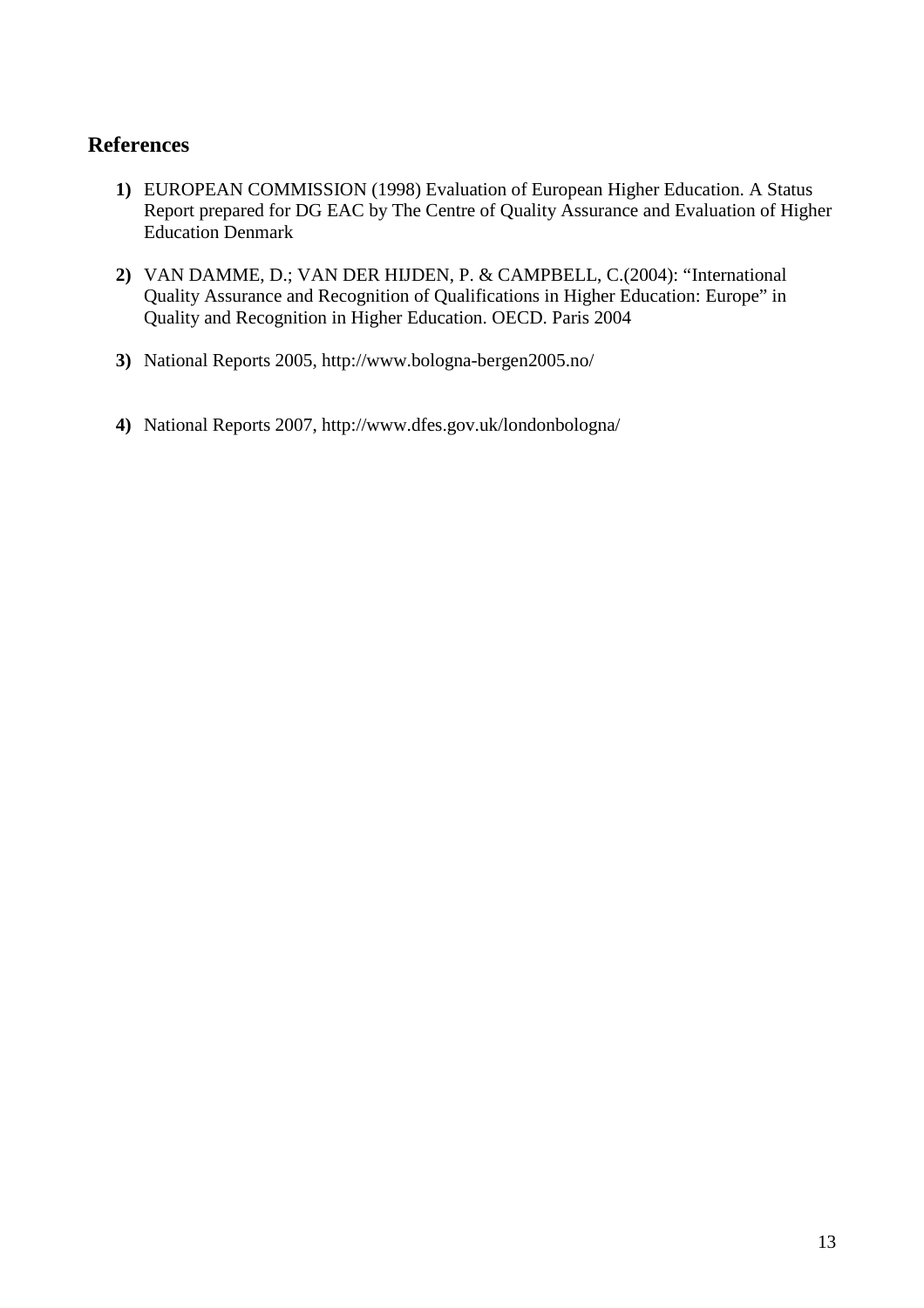### **Table 1: Use of external evaluation, accreditation and other means of quality assurance of Basic Medical Education in Europe**

|                                                    | <b>Systems of quality assurance</b> |                      |                                               |  |
|----------------------------------------------------|-------------------------------------|----------------------|-----------------------------------------------|--|
|                                                    | <b>External</b><br>evaluation       | <b>Accreditation</b> | <b>Other</b><br>means of quality<br>assurance |  |
| Countries using a system of quality<br>assurance   | 21                                  | 22                   | 30                                            |  |
| Countries without a system of quality<br>assurance | 12                                  | 11                   |                                               |  |
| No answer to the question                          |                                     |                      | $\overline{2}$                                |  |
| Total countries responding                         | 33                                  | 33                   | 33                                            |  |
| No response                                        | 8                                   | 8                    | 8                                             |  |
| Total number of countries in the survey            | 41                                  | 41                   | 41                                            |  |

# **Table 2: Existence of general and/or specific systems of external evaluation of Basic Medical Education in groups of countries**

|                                                            | <b>Countries</b><br>with a<br>general<br>system of<br>external<br>evaluation<br>of higher<br>education | <b>Countries</b><br>with a<br>system of<br>external<br>evaluation<br>specific<br>for<br>medicine | <b>Countries</b><br>with both<br>a general<br>and a<br>specific<br>system of<br>external<br>evaluation | <b>Countries</b><br>without a<br>system of<br>external<br>evaluation | <b>Total</b>   |
|------------------------------------------------------------|--------------------------------------------------------------------------------------------------------|--------------------------------------------------------------------------------------------------|--------------------------------------------------------------------------------------------------------|----------------------------------------------------------------------|----------------|
| <b>Groups of countries:</b><br>EU member states before May | $\overline{4}$                                                                                         | 3                                                                                                |                                                                                                        | 7                                                                    | 14             |
| 2004<br>EU member states after May<br>2004                 | $\overline{4}$                                                                                         |                                                                                                  | 3                                                                                                      | $\overline{2}$                                                       | 9              |
| <b>EFTA</b> countries                                      |                                                                                                        |                                                                                                  |                                                                                                        |                                                                      | $\overline{2}$ |
| CIS member states being<br>members of Council of Europe    | 4                                                                                                      |                                                                                                  |                                                                                                        |                                                                      | 6              |
| Other Council of Europe member<br>states                   |                                                                                                        |                                                                                                  |                                                                                                        | $\overline{2}$                                                       | $\overline{2}$ |
| Total number of countries                                  | 13                                                                                                     | $\overline{A}$                                                                                   | $\overline{A}$                                                                                         | 12                                                                   | 33             |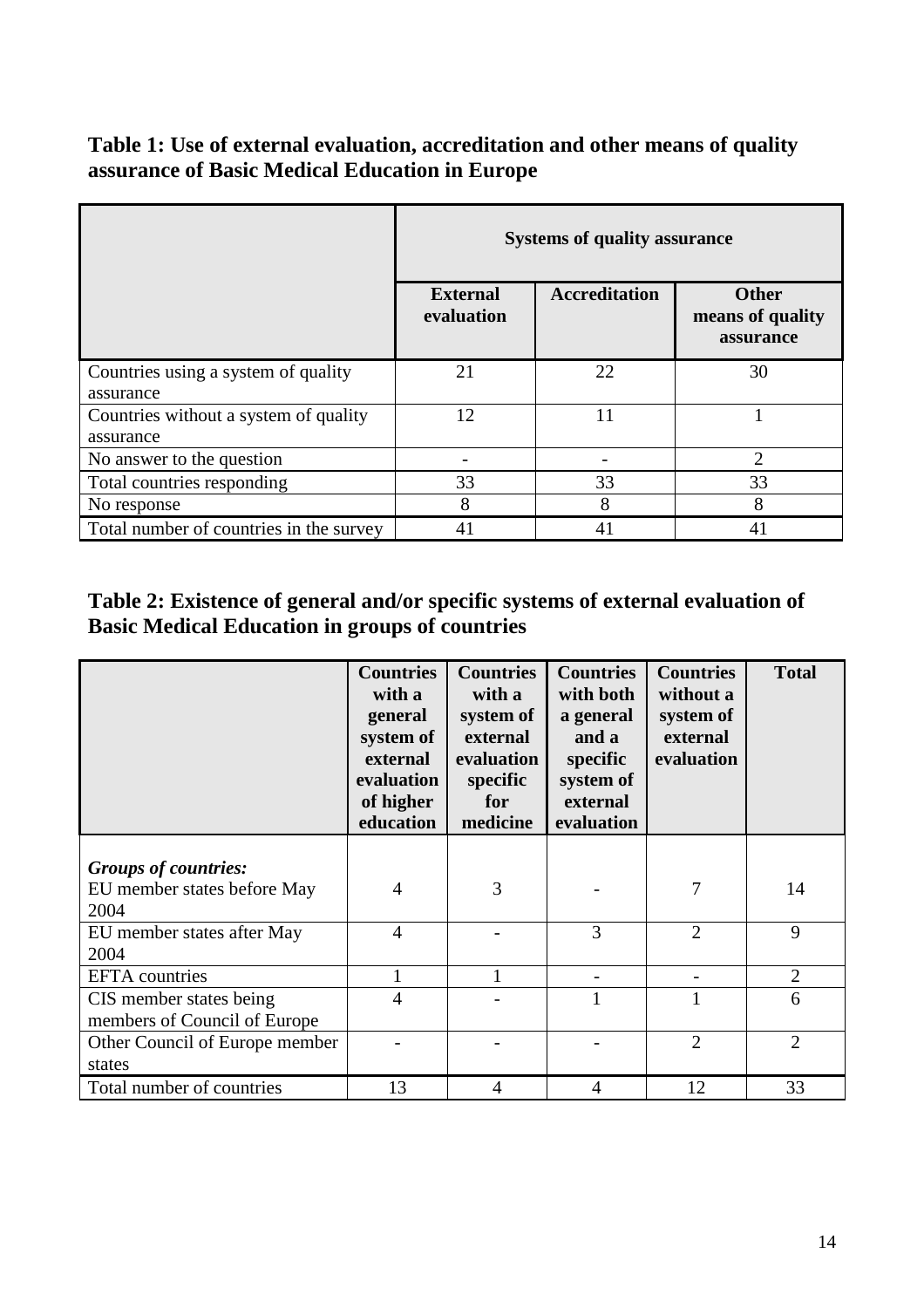# **Table 3: Relationship between having a system of external evaluation and the number of medical schools in the country**

|                                                                           | <b>Countries with</b><br>a system of<br>external<br>evaluation | <b>Countries</b><br>without a<br>system of<br>external<br>evaluation | <b>Total</b> |
|---------------------------------------------------------------------------|----------------------------------------------------------------|----------------------------------------------------------------------|--------------|
| Number of medical schools in the<br>Country:<br>5 medical schools or less | 12                                                             | 4                                                                    | 16           |
| $6 - 10$ medical schools                                                  | 4                                                              | 3                                                                    | 7            |
| 11 or more medical schools                                                | 6                                                              |                                                                      | 10           |
| Total number of countries responding                                      | 22                                                             |                                                                      | 33           |

## **Table 4: Systems of mandatory or voluntary external evaluation of Basic Medical Education**

|                           | <b>Countries</b><br>with<br>mandatory<br>external<br>evaluation | <b>Countries</b><br>with<br>voluntary<br>external<br>evaluation | N <sub>0</sub><br>answer to<br>the<br>question | <b>Countries with a</b><br>system of<br>external<br>evaluation |
|---------------------------|-----------------------------------------------------------------|-----------------------------------------------------------------|------------------------------------------------|----------------------------------------------------------------|
| Total number of countries | 16                                                              |                                                                 |                                                |                                                                |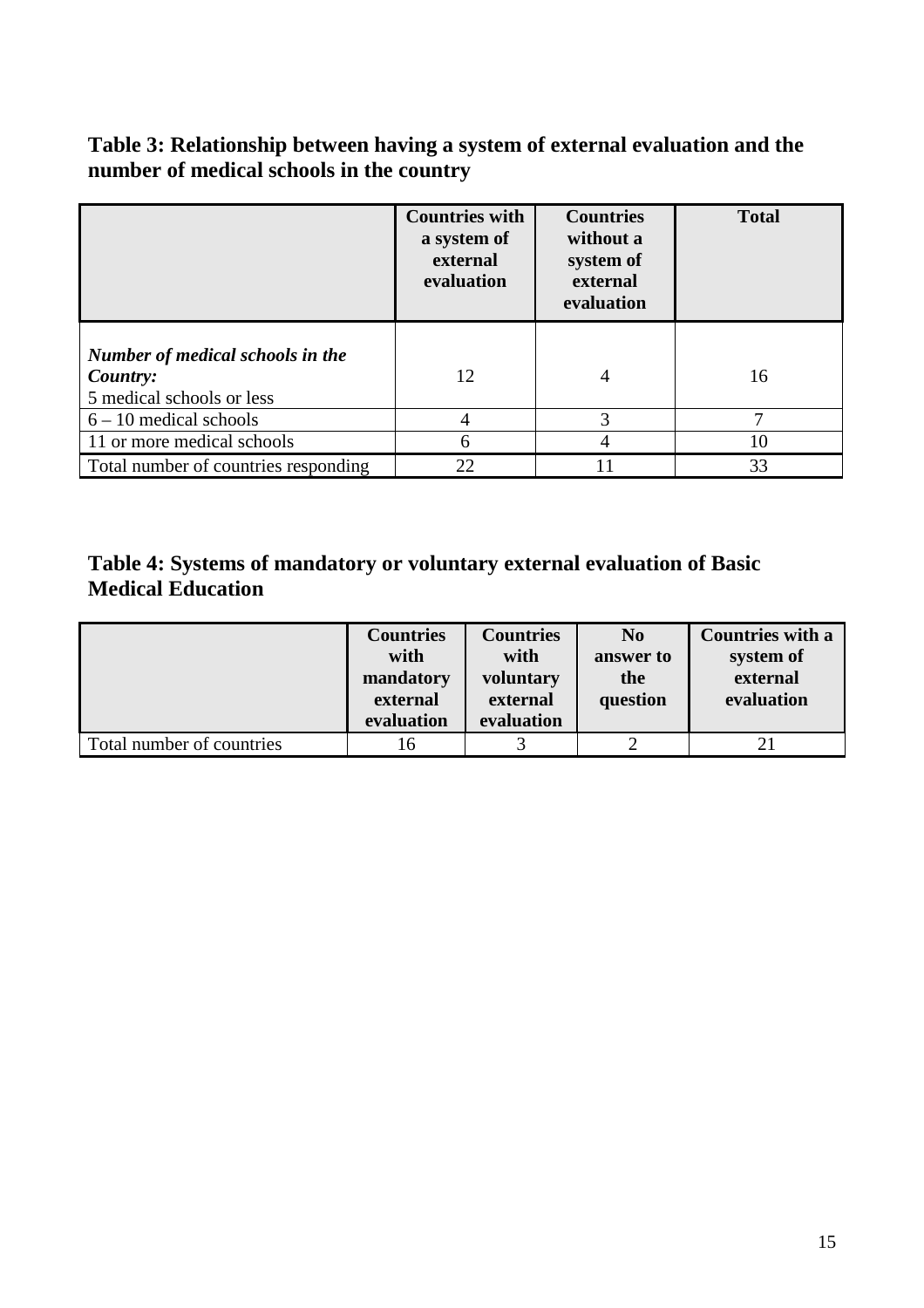# **Table 5: Coverage of the systems external evaluation of Basic Medical Education in groups of countries**

|                                                            | <b>Countries</b><br>with a system<br>covering public<br>medical<br>schools/programmes<br>only | <b>Countries with a</b><br>system covering<br>both public and<br>private medical<br>schools/programmes<br>etc. | N <sub>0</sub><br>answer to<br>the<br>question | <b>Countries</b><br>with a system<br>of external<br>evaluation |
|------------------------------------------------------------|-----------------------------------------------------------------------------------------------|----------------------------------------------------------------------------------------------------------------|------------------------------------------------|----------------------------------------------------------------|
| <b>Groups of countries:</b><br>EU member states            |                                                                                               |                                                                                                                |                                                |                                                                |
| before May 2004                                            | 4                                                                                             | 3                                                                                                              |                                                | 7                                                              |
| EU member states<br>after May 2004                         | $\overline{4}$                                                                                | 3                                                                                                              |                                                | 7                                                              |
| <b>EFTA</b> countries                                      | 1                                                                                             |                                                                                                                |                                                | $\overline{2}$                                                 |
| CIS member states<br>being members of<br>Council of Europe |                                                                                               | 3                                                                                                              |                                                | 5                                                              |
| Other Council of<br>Europe member<br>states                |                                                                                               |                                                                                                                |                                                |                                                                |
| Total number of<br>countries                               | 10                                                                                            | 10                                                                                                             |                                                | 21                                                             |

# **Table 6: Publication of the results of external evaluation of Basic Medical Education in groups of countries**

|                                                         | <b>Report</b><br>accessible<br>to the<br>general<br>public | <b>Report</b><br>accessible<br>to all<br>medical<br>schools | <b>Report</b><br>accessible<br>to the<br>medical<br>school<br>being<br>evaluated | <b>Report</b><br>accessible<br>to the<br>authorities/<br>ministries | $\bf No$<br>answer to<br>the<br>question |
|---------------------------------------------------------|------------------------------------------------------------|-------------------------------------------------------------|----------------------------------------------------------------------------------|---------------------------------------------------------------------|------------------------------------------|
| <b>Groups of countries:</b>                             |                                                            |                                                             |                                                                                  |                                                                     |                                          |
| EU member states before May<br>2004                     | $\overline{4}$                                             | $\overline{4}$                                              | 7                                                                                | 7                                                                   |                                          |
| EU member states after May<br>2004                      |                                                            | $\overline{4}$                                              | 6                                                                                | 6                                                                   |                                          |
| <b>EFTA</b> countries                                   | $\overline{2}$                                             | $\overline{2}$                                              | $\overline{2}$                                                                   | $\overline{2}$                                                      |                                          |
| CIS member states being<br>members of Council of Europe | $\overline{2}$                                             | $\overline{2}$                                              | 3                                                                                | 3                                                                   |                                          |
| Other Council of Europe<br>member states                |                                                            |                                                             |                                                                                  |                                                                     |                                          |
| Total number of responses                               | 9                                                          | 12                                                          | 19                                                                               | 19                                                                  | 2                                        |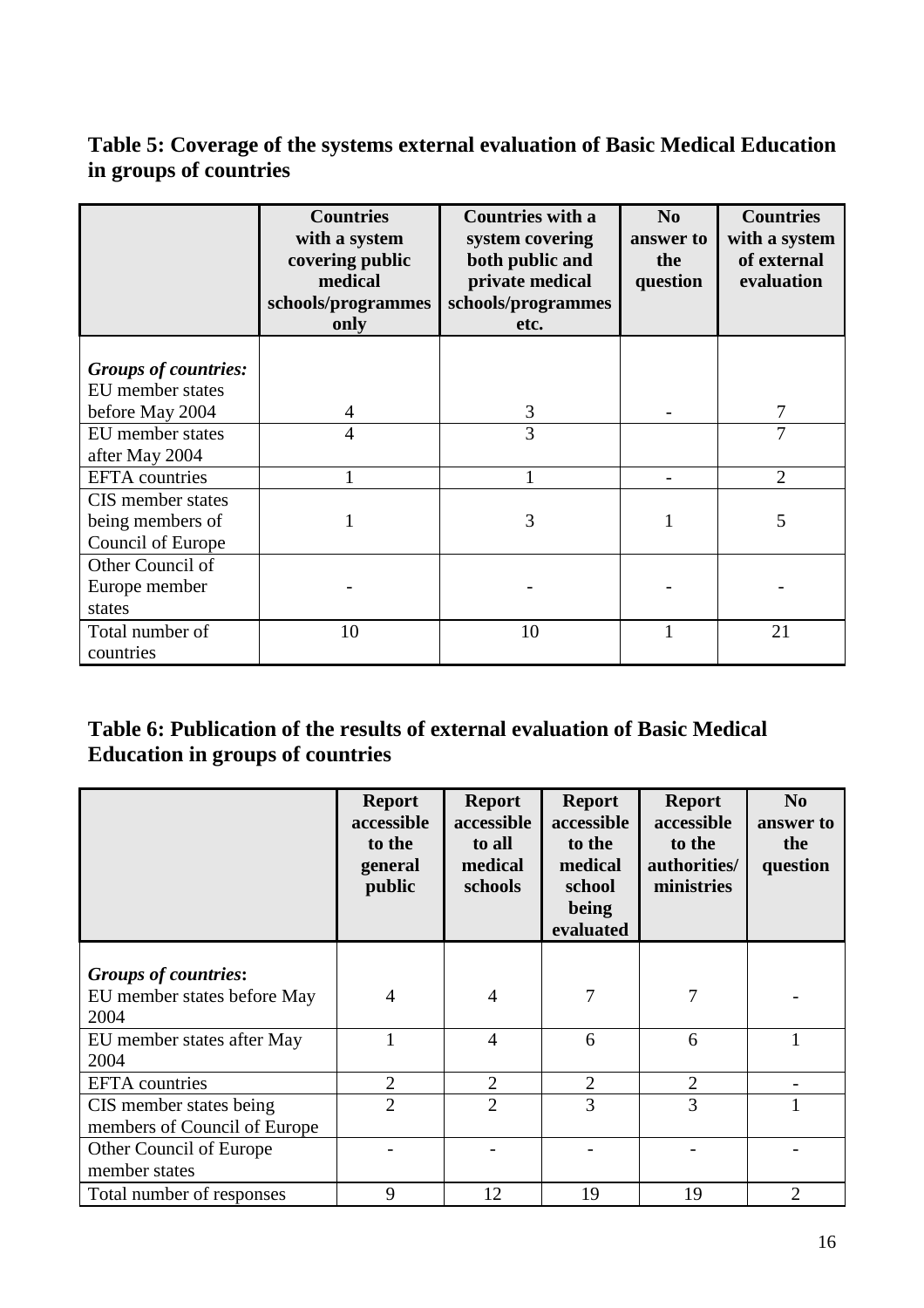### **Table 7: Existence of general and/or specific systems of accreditation of Basic Medical Education in groups of countries**

|                                                            | <b>Countries</b><br>with a<br>general<br>system of<br>accreditation<br>of higher<br>education | <b>Countries</b><br>with a<br>system of<br>accreditation<br>specific for<br>medicine | <b>Countries</b><br>with both a<br>general and<br>a specific<br>system of<br>accreditation | <b>Countries</b><br>without a<br>system of<br>accreditation | <b>Total</b>   |
|------------------------------------------------------------|-----------------------------------------------------------------------------------------------|--------------------------------------------------------------------------------------|--------------------------------------------------------------------------------------------|-------------------------------------------------------------|----------------|
| <b>Groups of countries:</b>                                |                                                                                               |                                                                                      |                                                                                            |                                                             |                |
| EU member states<br>before May 2004                        | 4                                                                                             |                                                                                      |                                                                                            | 9                                                           | 14             |
| EU member states after<br>May 2004                         | 5                                                                                             | 1                                                                                    | $\overline{2}$                                                                             | 1                                                           | 9              |
| EFTA countries                                             |                                                                                               |                                                                                      |                                                                                            |                                                             | $\overline{2}$ |
| CIS member states<br>being members of<br>Council of Europe | 5                                                                                             |                                                                                      |                                                                                            |                                                             | 6              |
| Other Council of<br>Europe member states                   |                                                                                               |                                                                                      |                                                                                            |                                                             | $\mathfrak{D}$ |
| Total number of<br>countries                               | 16                                                                                            | 3                                                                                    | 3                                                                                          | 11                                                          | 33             |

# **Table 8: Relationship between having a system of accreditation and the number of medical schools in the country**

|                                                                           | <b>Countries with</b><br>a system of<br>accreditation | <b>Countries</b><br>without a<br>system of<br>accreditation | <b>Total</b> |
|---------------------------------------------------------------------------|-------------------------------------------------------|-------------------------------------------------------------|--------------|
| Number of medical schools in the<br>country:<br>5 medical schools or less | 13                                                    |                                                             | 16           |
| $6 - 10$ medical schools                                                  | 3                                                     |                                                             | −            |
| 11 or more medical schools                                                | 4                                                     | 5                                                           | 9            |
| Total countries responding                                                | 20                                                    | 12.                                                         | 32           |

No response to the question from 1 country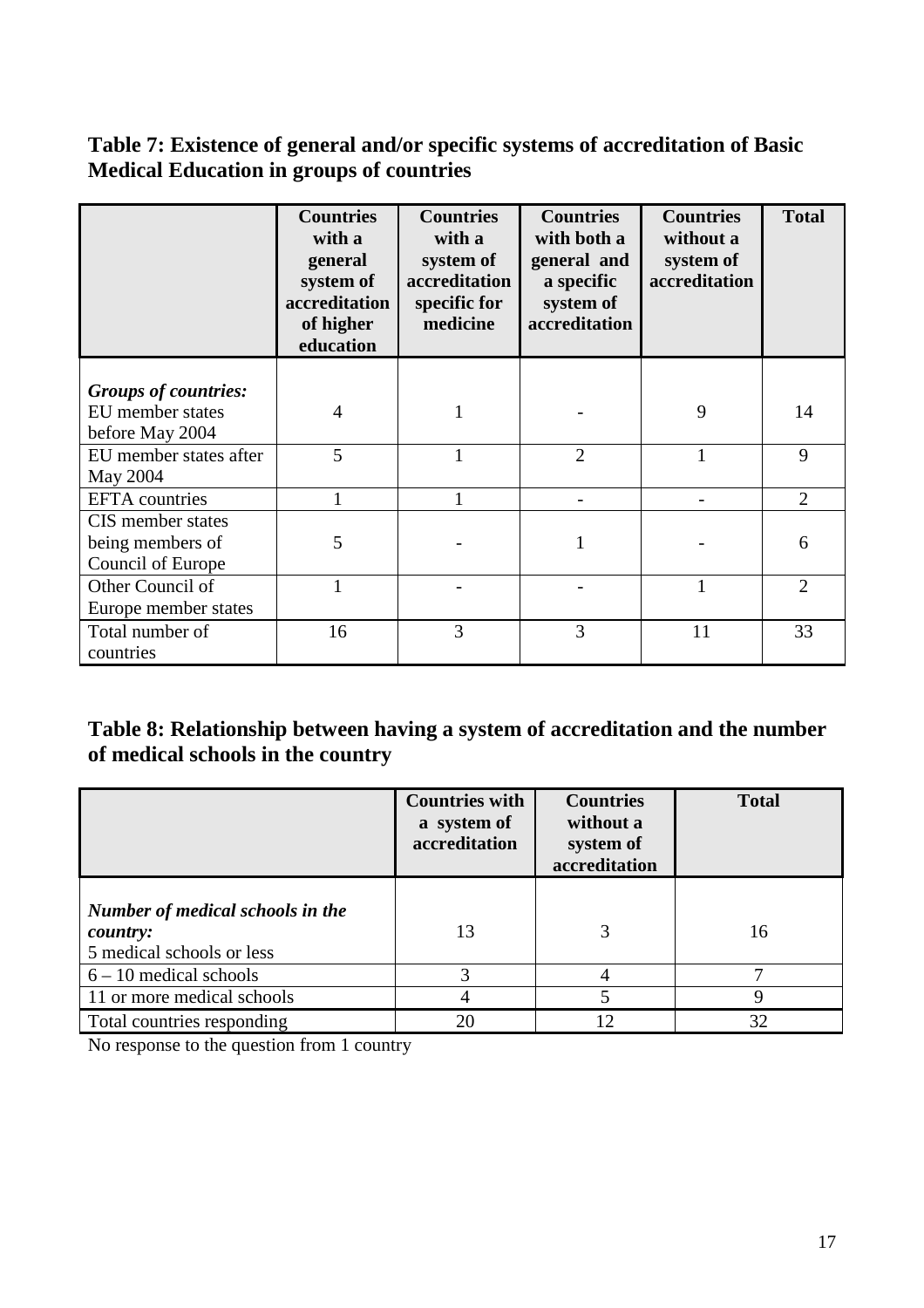### **Table 9: Systems of mandatory or voluntary accreditation of Basic Medical Education**

|                           | <b>Countries</b><br>with<br>mandatory<br>accreditation | <b>Countries</b><br>with<br>voluntary<br>accreditation | No answer<br>to the<br>question | <b>Countries with a</b><br>system of<br>accreditation |
|---------------------------|--------------------------------------------------------|--------------------------------------------------------|---------------------------------|-------------------------------------------------------|
| Total number of countries |                                                        |                                                        | 4                               | າາ                                                    |

# **Table 10: Coverage of the system of accreditation of Basic Medical Education in groups of countries**

|                                                            | <b>Countries</b><br>with a system<br>covering public<br>medical<br>schools/programmes<br>only | <b>Countries with a</b><br>system covering<br>both public and<br>private<br>schools/programmes<br>etc. | N <sub>0</sub><br>answer to<br>the<br>question | <b>Countries with</b><br>a system of<br>accreditation |
|------------------------------------------------------------|-----------------------------------------------------------------------------------------------|--------------------------------------------------------------------------------------------------------|------------------------------------------------|-------------------------------------------------------|
| <b>Groups</b> of<br>countries:                             |                                                                                               |                                                                                                        |                                                |                                                       |
| EU member states<br>before May 2004                        | 3                                                                                             | $\overline{2}$                                                                                         |                                                | 5                                                     |
| EU member states<br>after May 2004                         | $\overline{4}$                                                                                | 3                                                                                                      | 1                                              | 8                                                     |
| <b>EFTA</b> countries                                      | $\overline{2}$                                                                                |                                                                                                        |                                                | $\overline{2}$                                        |
| CIS member states<br>being members of<br>Council of Europe | 1                                                                                             | 4                                                                                                      |                                                | 6                                                     |
| Other Council of<br>Europe member<br>states                |                                                                                               |                                                                                                        |                                                |                                                       |
| Total number of<br>countries                               | 10                                                                                            | 10                                                                                                     | $\overline{2}$                                 | 22                                                    |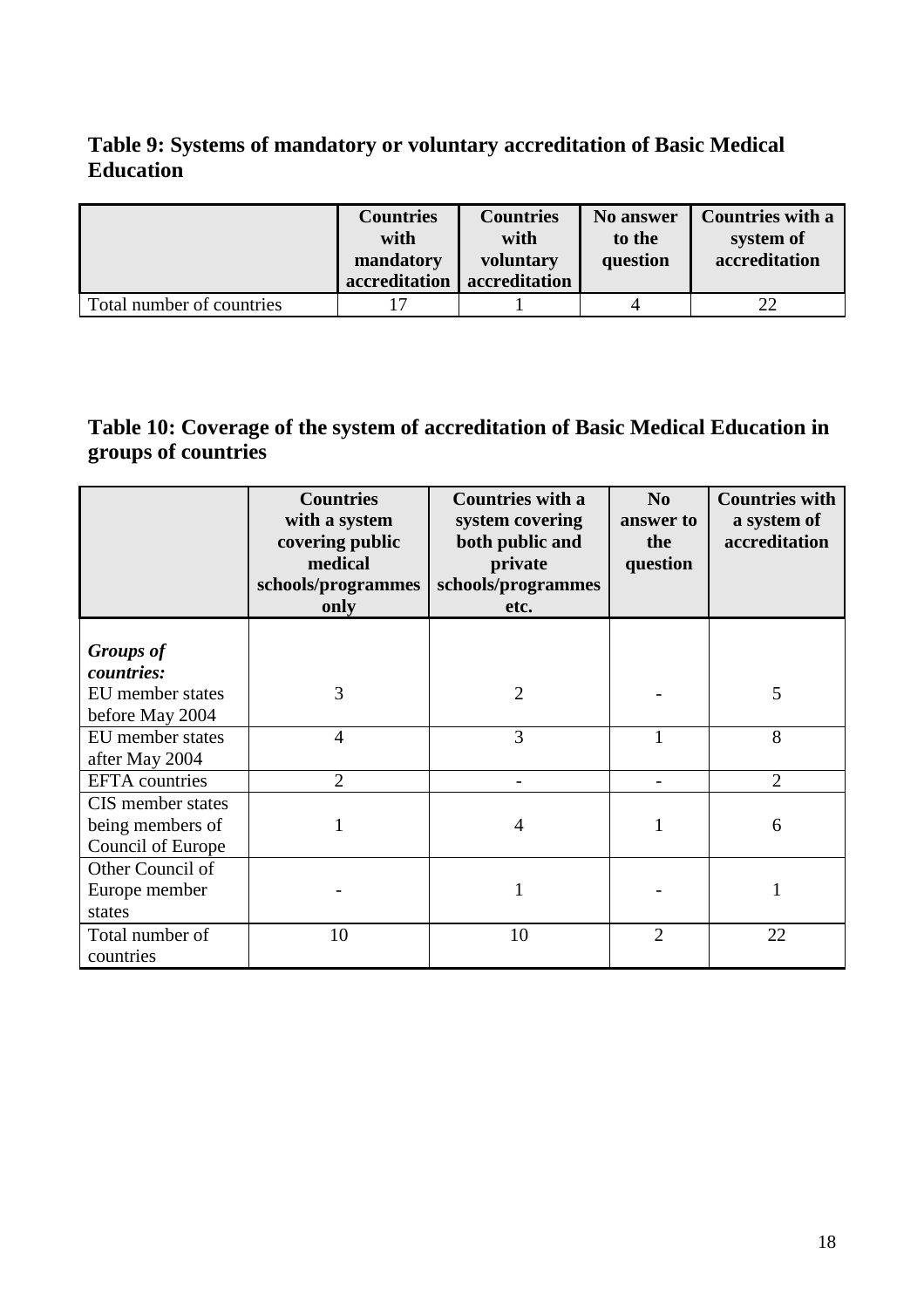### **Table 11: Publication of the decision of accreditation of Basic Medical Education in groups of countries**

|                                                         | <b>Decision</b><br>accessible<br>to the<br>general<br>public | <b>Decision</b><br>accessible<br>to all<br>medical<br>schools | <b>Decision</b><br>accessible<br>to the<br>medical<br>school<br>being<br>accredited | <b>Decision</b><br>accessible<br>to the<br>authorities/<br>ministries | $\mathbf{N}\mathbf{0}$<br>answer to<br>the<br>question |
|---------------------------------------------------------|--------------------------------------------------------------|---------------------------------------------------------------|-------------------------------------------------------------------------------------|-----------------------------------------------------------------------|--------------------------------------------------------|
| <b>Groups of countries:</b>                             |                                                              |                                                               |                                                                                     |                                                                       |                                                        |
| EU member states before May<br>2004                     | 3                                                            | 3                                                             | 4                                                                                   | 4                                                                     |                                                        |
| EU member states after May<br>2004                      | $\overline{2}$                                               | 5                                                             | $\overline{7}$                                                                      | 7                                                                     |                                                        |
| <b>EFTA</b> countries                                   | $\overline{2}$                                               | $\overline{2}$                                                | $\overline{2}$                                                                      | $\overline{2}$                                                        |                                                        |
| CIS member states being<br>members of Council of Europe | 4                                                            | 4                                                             | $\overline{4}$                                                                      | 5                                                                     |                                                        |
| Other Council of Europe<br>member states                |                                                              |                                                               | 1                                                                                   |                                                                       |                                                        |
| Total number of responses                               | 11                                                           | 14                                                            | 18                                                                                  | 19                                                                    | 3                                                      |

# **Table 12: Relationship between having a system of external evaluation and a system of accreditation**

|                                                                      | <b>Accreditation</b>                                                                                                                   |   |    |  |  |
|----------------------------------------------------------------------|----------------------------------------------------------------------------------------------------------------------------------------|---|----|--|--|
|                                                                      | <b>Total</b><br><b>Countries</b><br><b>Countries</b><br>without a system<br>having a system<br>of accreditation<br>of<br>accreditation |   |    |  |  |
| <b>External evaluation:</b><br>Countries having a system of external | 17                                                                                                                                     | 4 | 21 |  |  |
| evaluation<br>Countries without a system of external<br>evaluation   | 5                                                                                                                                      | 7 | 12 |  |  |
| Total number of countries                                            | 22                                                                                                                                     |   | 33 |  |  |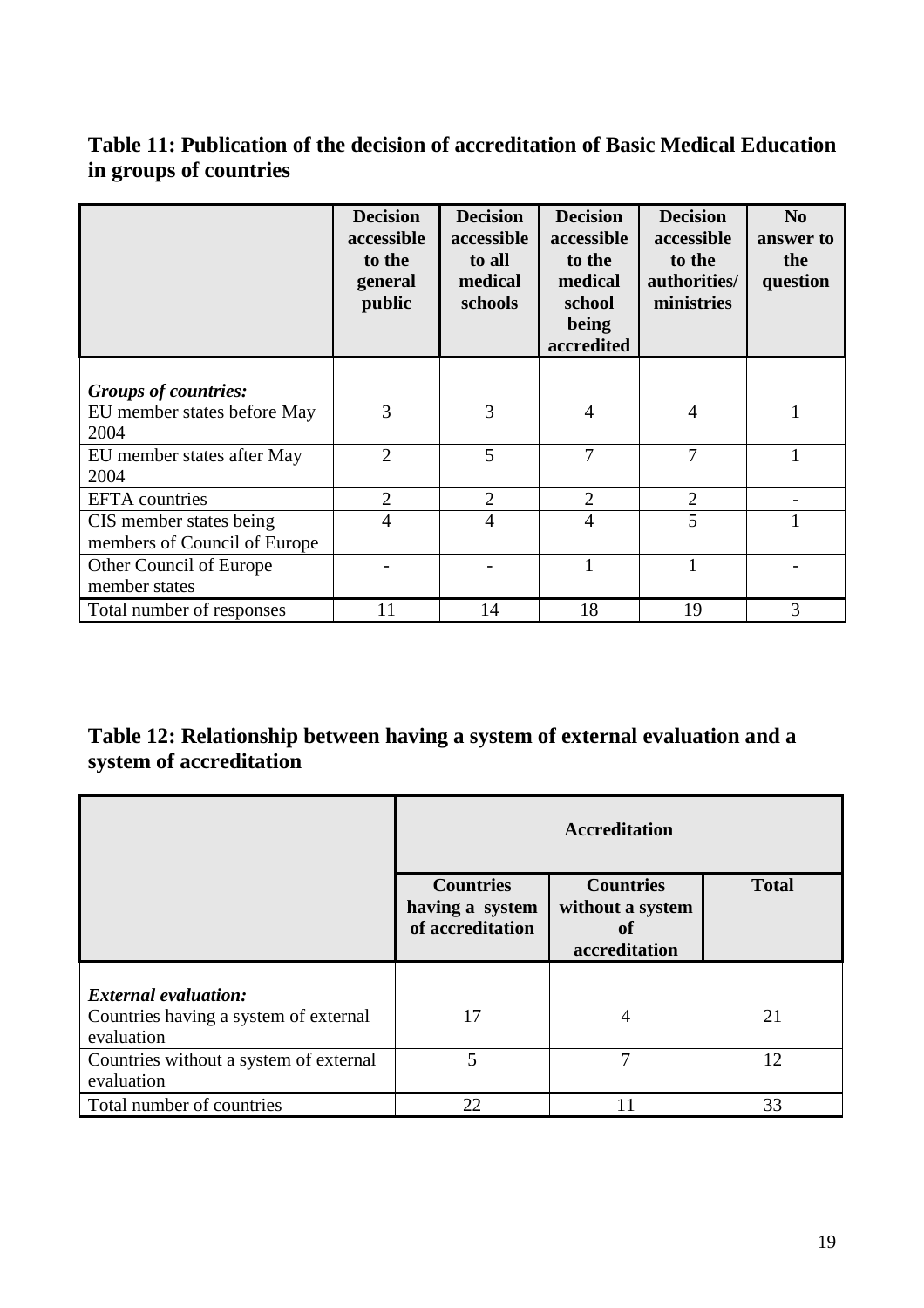# **Table 13: Use of other means of quality assurance of Basic Medical Education in groups of countries**

|                                                               | <b>Countries</b><br>with<br>selection<br>procedures<br>in<br>admission<br>of students | <b>Countries</b><br>with<br>central<br>regulation<br>of<br>curriculum | <b>Countries</b><br>using<br>exams and<br>assessment<br>procedures<br>in QA | <b>Countries</b><br>with a<br>final<br>national<br>exam | <b>Countries</b><br>using<br>internal<br>evaluation<br>etc. as<br>means in<br>QA |
|---------------------------------------------------------------|---------------------------------------------------------------------------------------|-----------------------------------------------------------------------|-----------------------------------------------------------------------------|---------------------------------------------------------|----------------------------------------------------------------------------------|
| <b>Groups of countries:</b>                                   |                                                                                       |                                                                       |                                                                             |                                                         |                                                                                  |
| EU member states before May<br>2004                           | 10                                                                                    | 8                                                                     | 3                                                                           | $\overline{2}$                                          | 7                                                                                |
| EU member states after May<br>2004                            | 6                                                                                     | 3                                                                     | $\overline{4}$                                                              | 3                                                       | 7                                                                                |
| <b>EFTA</b> countries                                         | 2                                                                                     |                                                                       | 1                                                                           | 1                                                       |                                                                                  |
| CIS member states being<br>members of Council of Europe<br>*) | 5                                                                                     | 4                                                                     | 5                                                                           | 4                                                       | 5                                                                                |
| Other Council of Europe<br>member states **)                  |                                                                                       |                                                                       |                                                                             |                                                         |                                                                                  |
| Total number of responses                                     | 23                                                                                    | 15                                                                    | 13                                                                          | 10                                                      | 21                                                                               |

\*) No answer to the question from 1 country

\*\*) No answer to the question from 1 country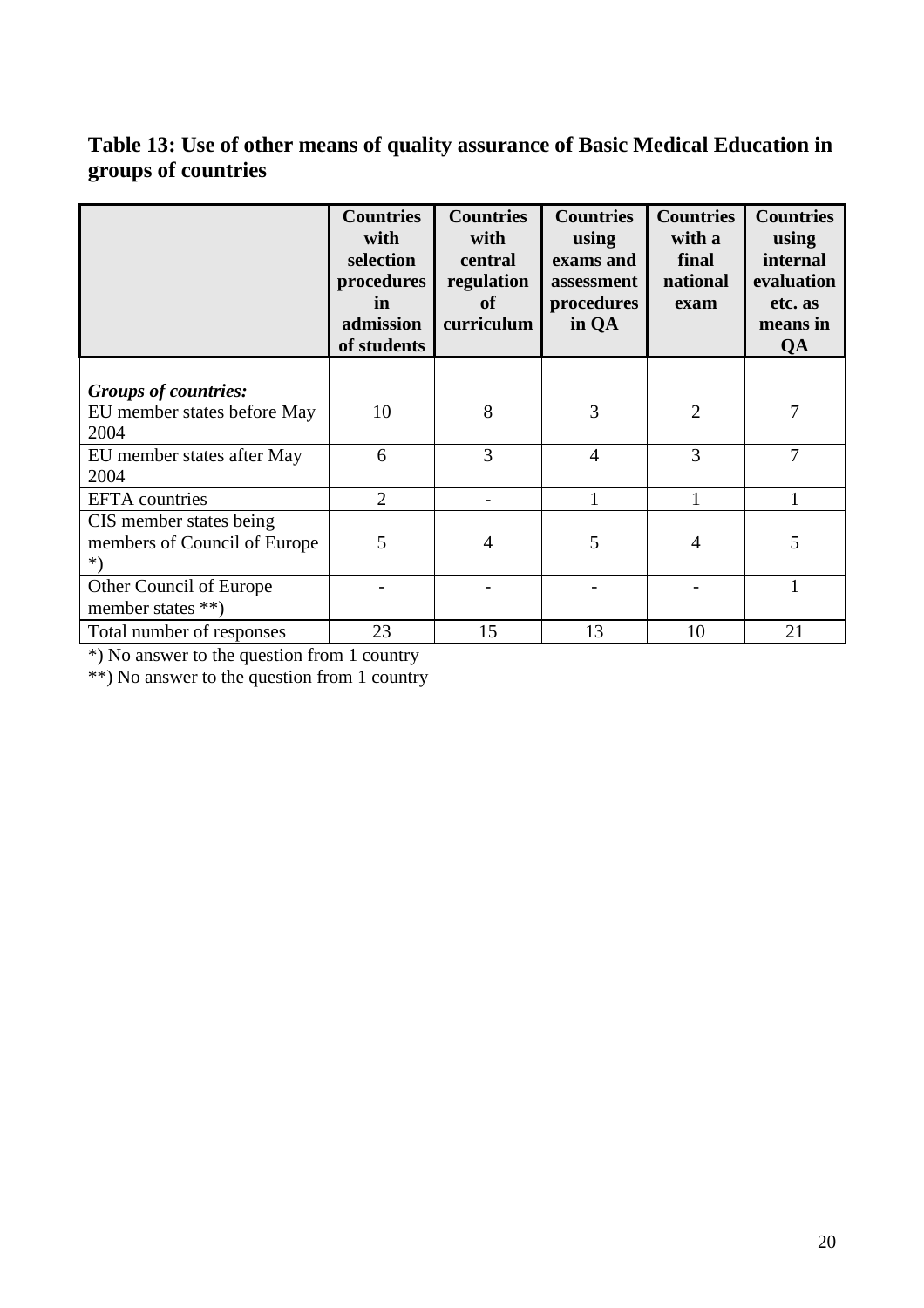# **Table A1: Member states of selected international organisations**

|                        | <b>Council of</b><br><b>Europe</b><br><b>Member</b><br><b>States</b> | <b>Signatory</b><br>countries to<br>the Bologna<br><b>Declaration</b> | <b>European</b><br><b>Member States</b><br>of the<br><b>UNESCO</b><br><b>Europe and</b><br><b>North America</b><br><b>Region</b> | <b>Member States</b><br>of the<br><b>WHO</b><br><b>European</b><br><b>Region</b> |
|------------------------|----------------------------------------------------------------------|-----------------------------------------------------------------------|----------------------------------------------------------------------------------------------------------------------------------|----------------------------------------------------------------------------------|
| Albania                | X                                                                    | X                                                                     | X                                                                                                                                | $\mathbf X$                                                                      |
| Andorra                | $\overline{\text{X}}$                                                | $\overline{\text{X}}$                                                 | X                                                                                                                                | X                                                                                |
| Armenia                | $\overline{\text{X}}$                                                | $\overline{\text{X}}$                                                 | $\overline{\text{X}}$                                                                                                            | $\overline{\text{X}}$                                                            |
| Austria                | X                                                                    | $\mathbf X$                                                           | X                                                                                                                                | $\boldsymbol{\mathrm{X}}$                                                        |
| Azerbaijan             | X                                                                    | X                                                                     | X                                                                                                                                | $\boldsymbol{\mathrm{X}}$                                                        |
| <b>Belarus</b>         | $-1)$                                                                | $\qquad \qquad -$                                                     | X                                                                                                                                | $\mathbf X$                                                                      |
| Belgium                | X                                                                    | X                                                                     | X                                                                                                                                | X                                                                                |
| Bosnia and Herzegovina | X                                                                    | X                                                                     | X                                                                                                                                | X                                                                                |
| Bulgaria               | X                                                                    | $\mathbf X$                                                           | X                                                                                                                                | X                                                                                |
| Croatia                | $\overline{\text{X}}$                                                | $\overline{\text{X}}$                                                 | X                                                                                                                                | $\overline{\text{X}}$                                                            |
| Cyprus                 | X                                                                    | X                                                                     | X                                                                                                                                | X                                                                                |
| <b>Czech Republic</b>  | X                                                                    | X                                                                     | X                                                                                                                                | X                                                                                |
| Denmark                | X                                                                    | X                                                                     | X                                                                                                                                | $\mathbf X$                                                                      |
| Estonia                | X                                                                    | $\mathbf X$                                                           | X                                                                                                                                | $\overline{\mathbf{X}}$                                                          |
| Finland                | $\overline{\text{X}}$                                                | $\overline{\text{X}}$                                                 | X                                                                                                                                | $\boldsymbol{\mathrm{X}}$                                                        |
| France                 | $\overline{\text{X}}$                                                | $\overline{\mathbf{X}}$                                               | $\overline{\text{X}}$                                                                                                            | $\overline{X}$                                                                   |
| Georgia                | X                                                                    | X                                                                     | X                                                                                                                                | $\boldsymbol{\mathrm{X}}$                                                        |
| Germany                | $\overline{\text{X}}$                                                | $\overline{\text{X}}$                                                 | X                                                                                                                                | X                                                                                |
| Greece                 | X                                                                    | X                                                                     | X                                                                                                                                | $\mathbf X$                                                                      |
| Hungary                | X                                                                    | X                                                                     | X                                                                                                                                | X                                                                                |
| Iceland                | $\overline{\text{X}}$                                                | $\overline{\text{X}}$                                                 | X                                                                                                                                | X                                                                                |
| Ireland                | $\overline{\text{X}}$                                                | X                                                                     | X                                                                                                                                | X                                                                                |
| <b>Israel</b>          | $-2)$                                                                | $\frac{1}{2}$                                                         | X                                                                                                                                | $\overline{\text{X}}$                                                            |
| Italy                  | X                                                                    | X                                                                     | X                                                                                                                                | X                                                                                |
| Kazakhstan             | $\qquad \qquad -$                                                    | $-4)$                                                                 | X                                                                                                                                | X                                                                                |
| Kyrgyzstan             | $\overline{\phantom{0}}$                                             | $\overline{\phantom{0}}$                                              |                                                                                                                                  | $\mathbf X$                                                                      |
| Latvia                 | $\mathbf X$                                                          | X                                                                     | $\mathbf X$                                                                                                                      | $\overline{X}$                                                                   |
| Liechtenstein          | $\mathbf X$                                                          | X                                                                     | $\qquad \qquad -$                                                                                                                |                                                                                  |
| Lithuania              | $\overline{X}$                                                       | $\overline{\text{X}}$                                                 | $\overline{\text{X}}$                                                                                                            | $\overline{\mathbf{X}}$                                                          |
| Luxembourg             | $\overline{\text{X}}$                                                | X                                                                     | $\mathbf X$                                                                                                                      | $\mathbf X$                                                                      |
| Malta                  | $\overline{\mathrm{X}}$                                              | $\overline{\text{X}}$                                                 | $\overline{\text{X}}$                                                                                                            | $\overline{\mathbf{X}}$                                                          |
|                        | $\overline{X}$                                                       |                                                                       | $\mathbf X$                                                                                                                      | $\overline{X}$                                                                   |
| Monaco                 | $\mathbf X$                                                          | $\blacksquare$<br>$\mathbf X$                                         | $\mathbf X$                                                                                                                      | $\mathbf X$                                                                      |
| Montenegro             |                                                                      |                                                                       |                                                                                                                                  |                                                                                  |
| Netherlands            | $\overline{\text{X}}$                                                | X<br>$\overline{X}$                                                   | $\mathbf X$                                                                                                                      | $\overline{X}$                                                                   |
| Norway                 | $\overline{\text{X}}$<br>$\overline{\text{X}}$                       | $\overline{\text{X}}$                                                 | $\mathbf X$                                                                                                                      | $\mathbf X$<br>$\overline{\text{X}}$                                             |
| Poland                 |                                                                      |                                                                       | $\mathbf X$                                                                                                                      |                                                                                  |
| Portugal               | $\overline{\text{X}}$                                                | $\overline{\text{X}}$                                                 | $\mathbf X$                                                                                                                      | $\overline{\textbf{X}}$                                                          |
| Republic of Moldova    | $\overline{\text{X}}$                                                | $\mathbf X$                                                           | $\mathbf X$                                                                                                                      | $\overline{\textbf{X}}$                                                          |
| Romania                | $\mathbf X$                                                          | $\overline{X}$                                                        | $\mathbf X$                                                                                                                      | $\overline{X}$                                                                   |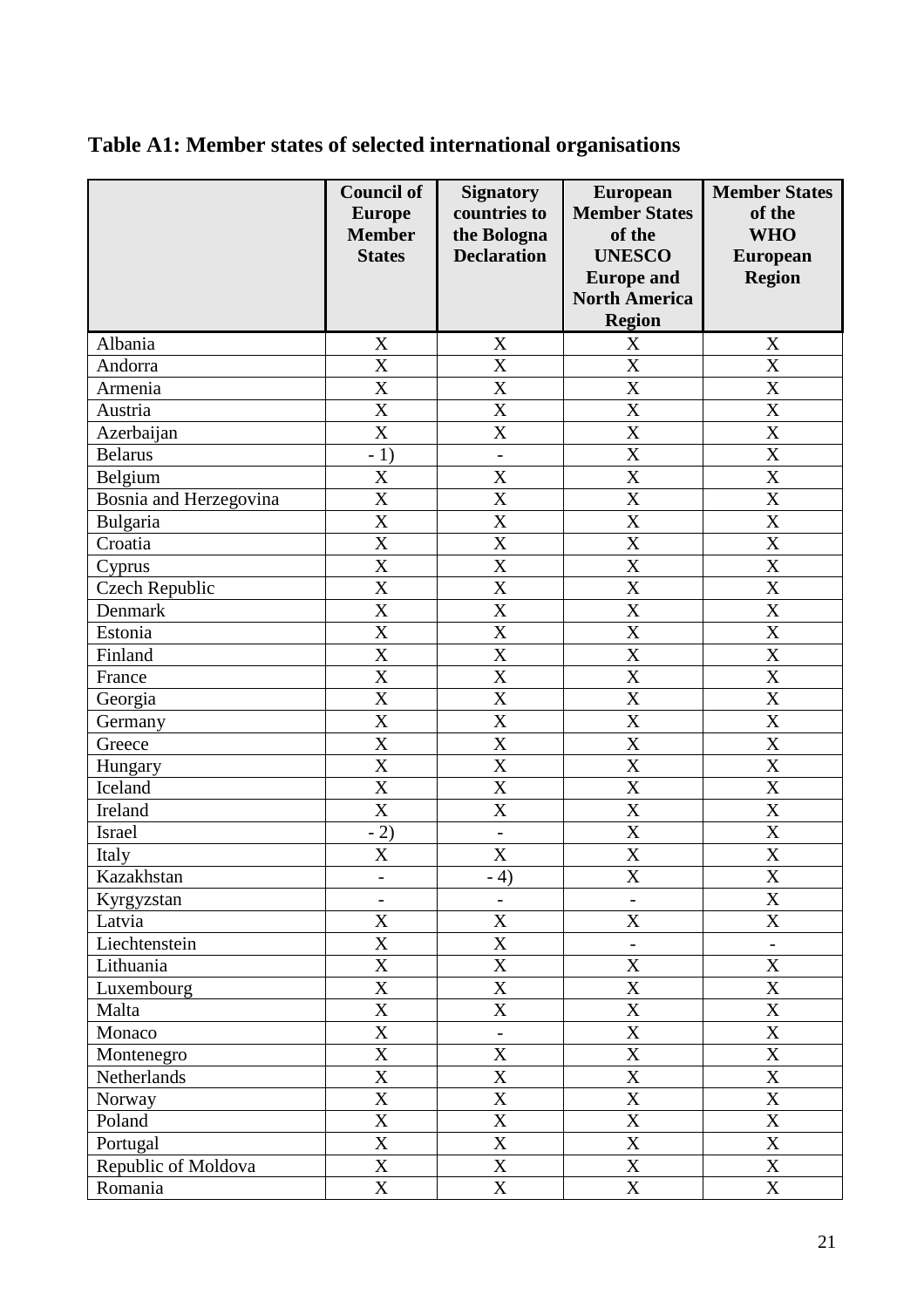| <b>Russian Federation</b>    | X              | X  | X                         | X                         |
|------------------------------|----------------|----|---------------------------|---------------------------|
| San Marino                   | X              |    | X                         | X                         |
| Serbia                       | X              | X  | $\boldsymbol{\mathrm{X}}$ | X                         |
| Slovak Republic              | X              | X  | X                         | X                         |
| Slovenia                     | X              | X  | X                         | X                         |
| Spain                        | X              | X  | X                         | X                         |
| Sweden                       | X              | X  | X                         | $\boldsymbol{\mathrm{X}}$ |
| Switzerland                  | X              | X  | X                         | X                         |
| Tajikistan                   |                |    | X                         | X                         |
| Former Yugoslav Republic     | X              | X  | X                         | X                         |
| of Macedonia                 |                |    |                           |                           |
| The Holy See                 | $-3)$          | X  |                           | $\overline{\phantom{0}}$  |
| Turkey                       | X              | X  | X                         | X                         |
| Turkmenistan                 | $\overline{a}$ |    |                           | X                         |
| Ukraine                      | X              | X  | X                         | X                         |
| United Kingdom of Great      | X              | X  | X                         | X                         |
| Britain and Northern Ireland |                |    |                           |                           |
| Uzbekistan                   |                |    |                           | X                         |
| Total                        | 47             | 46 | 50                        | 53                        |

Notes:

- 1) Candidate for membership since 1993
- 2) Observer to the Parliamentary Assembly
- 3) Observer to the Committee of Ministers
- 4) Applicant to be member of the Bologna Process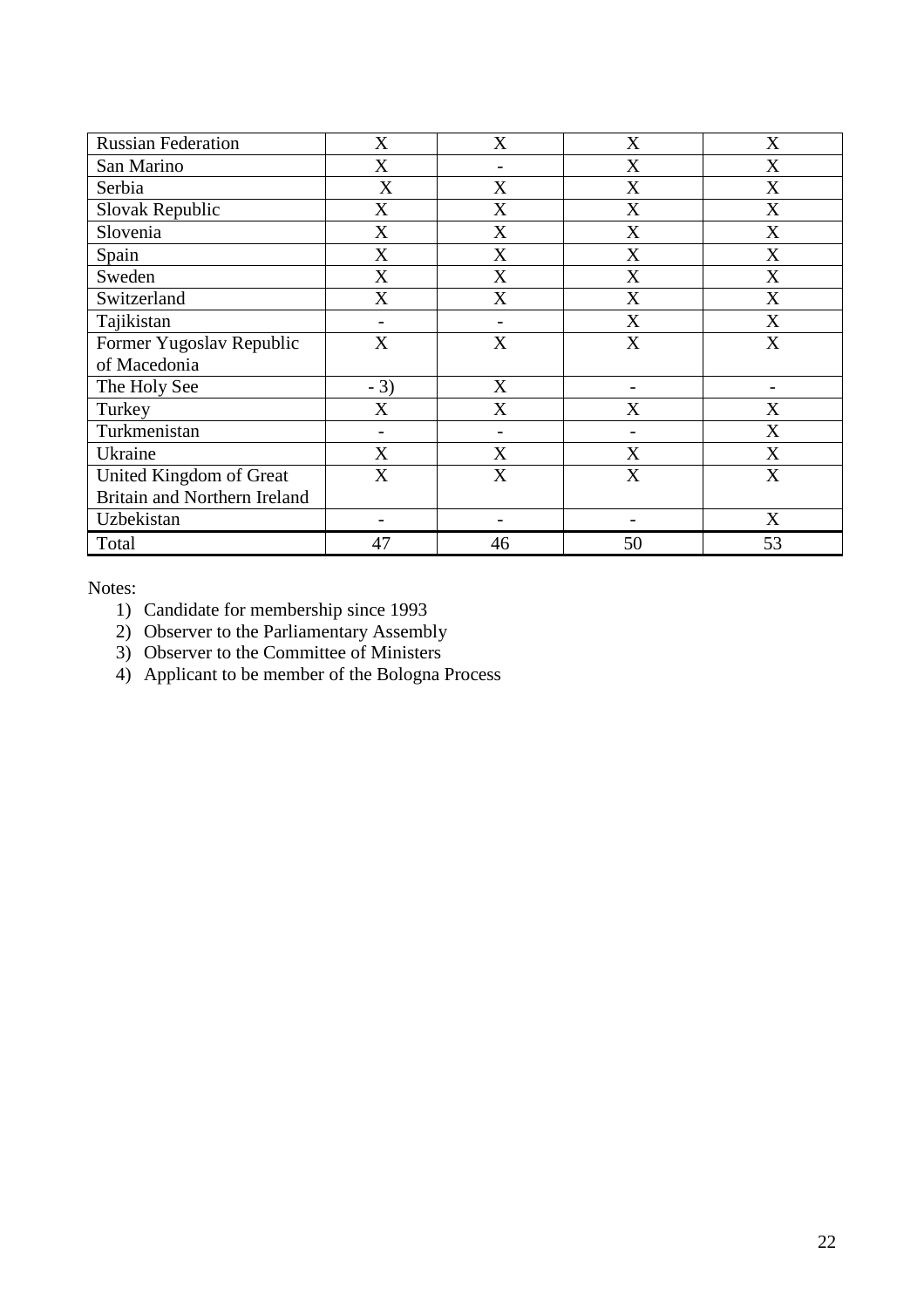## **Table B1: Number of countries included and participating in the survey of Quality Assurance of Basic Medical Education in Europe and number of medical schools**

|                                                            | <b>Total</b><br>number<br>of | <b>Countries</b><br>without a<br>medical | <b>Countries</b><br>with one  | <b>Responses</b><br>(27.8.07) | <b>Number of medical</b><br>schools               |                                  |
|------------------------------------------------------------|------------------------------|------------------------------------------|-------------------------------|-------------------------------|---------------------------------------------------|----------------------------------|
|                                                            | countri-<br><b>es</b>        | school                                   | or more<br>medical<br>schools |                               | <b>WHO</b><br><b>Directory</b><br><b>Ult.2003</b> | <b>FAIMER</b><br><b>May 2007</b> |
| <b>Groups</b> of<br>countries:                             |                              |                                          |                               |                               |                                                   |                                  |
| EU member states<br>before May 2004                        | 15                           | $\mathbf{1}$                             | 14                            | 14                            | 223                                               | 264                              |
| EU member states<br>after May 2004                         | 12                           | $\mathbf{1}$                             | 11                            | 9                             | 51                                                | 54                               |
| <b>EFTA</b> countries                                      | $\overline{4}$               | 1                                        | 3                             | $\overline{2}$                | 10                                                | 11                               |
| CIS member states<br>being members of<br>Council of Europe | 6                            |                                          | 6                             | 6                             | 86                                                | 101                              |
| Other Council of<br>Europe member<br>states                | 10                           | 3                                        | $\overline{7}$                | $\overline{2}$                | 45                                                | 56                               |
| Total                                                      | 47                           | 6                                        | 41                            | 33                            | 415                                               | 486                              |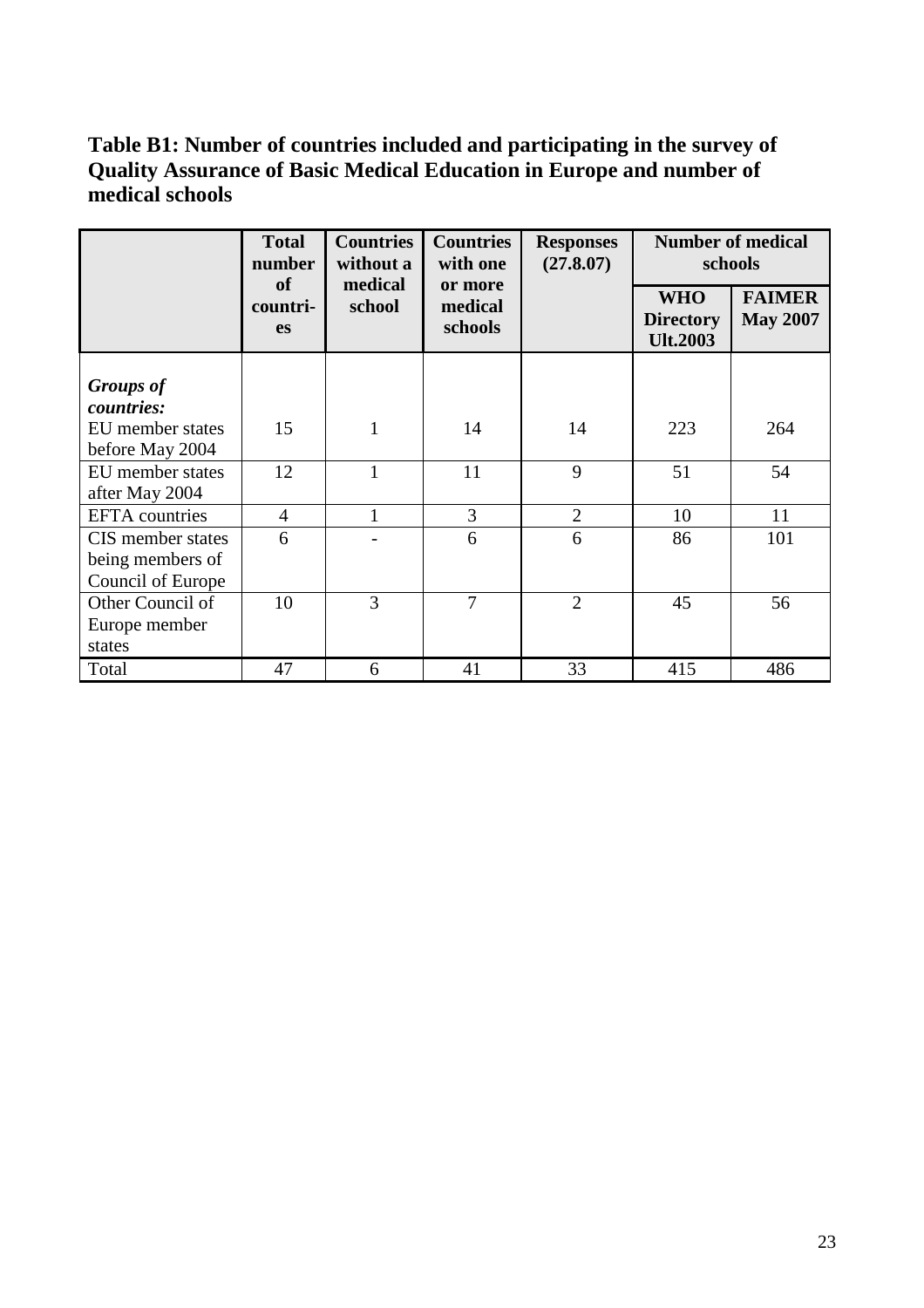## **ANNEX C**

# **Survey of Quality Assurance and Accreditation of Medical Education in the European Region**

*Country:* 

#### **A. Information on Quality Assurance and Accreditation of Basic (Undergraduate) Medical Education**

| Contact: |                                                                                                                                        |        | Name: Name and the same state of the same state of the same state of the same state of the same state of the same state of the same state of the same state of the same state of the same state of the same state of the same                                                                                                                                                                                |
|----------|----------------------------------------------------------------------------------------------------------------------------------------|--------|--------------------------------------------------------------------------------------------------------------------------------------------------------------------------------------------------------------------------------------------------------------------------------------------------------------------------------------------------------------------------------------------------------------|
|          |                                                                                                                                        |        | Institution/Organisation:                                                                                                                                                                                                                                                                                                                                                                                    |
|          |                                                                                                                                        |        |                                                                                                                                                                                                                                                                                                                                                                                                              |
|          |                                                                                                                                        |        |                                                                                                                                                                                                                                                                                                                                                                                                              |
|          |                                                                                                                                        |        |                                                                                                                                                                                                                                                                                                                                                                                                              |
|          |                                                                                                                                        |        | Phone: $\frac{1}{\sqrt{1-\frac{1}{2}}\sqrt{1-\frac{1}{2}}\sqrt{1-\frac{1}{2}}\sqrt{1-\frac{1}{2}}\sqrt{1-\frac{1}{2}}\sqrt{1-\frac{1}{2}}\sqrt{1-\frac{1}{2}}\sqrt{1-\frac{1}{2}}\sqrt{1-\frac{1}{2}}\sqrt{1-\frac{1}{2}}\sqrt{1-\frac{1}{2}}\sqrt{1-\frac{1}{2}}\sqrt{1-\frac{1}{2}}\sqrt{1-\frac{1}{2}}\sqrt{1-\frac{1}{2}}\sqrt{1-\frac{1}{2}}\sqrt{1-\frac{1}{2}}\sqrt{1-\frac{1}{2}}\sqrt{1-\frac{1}{2$ |
|          |                                                                                                                                        |        |                                                                                                                                                                                                                                                                                                                                                                                                              |
|          |                                                                                                                                        |        |                                                                                                                                                                                                                                                                                                                                                                                                              |
|          |                                                                                                                                        |        |                                                                                                                                                                                                                                                                                                                                                                                                              |
| 1.       | Is there a system of external evaluation (part                                                                                         |        | $\Box$ Yes ( <i>Cont. question 2</i> )                                                                                                                                                                                                                                                                                                                                                                       |
|          | of or not part of accreditation) of basic<br>(undergraduate) medical education in your<br>country?                                     | $\Box$ | No ( <i>Cont. question 8</i> )                                                                                                                                                                                                                                                                                                                                                                               |
|          | (i.e. evaluations, sometimes called peer<br>reviews, undertaken by experts not being<br>attached to the medical school in question and |        |                                                                                                                                                                                                                                                                                                                                                                                                              |
|          | normally including a site visit)                                                                                                       |        |                                                                                                                                                                                                                                                                                                                                                                                                              |
| 2.       | Who is responsible for carrying out the<br>external evaluations?                                                                       |        | Name of authority/organisation:                                                                                                                                                                                                                                                                                                                                                                              |
|          | If more than one authority/organisation,<br>please specify                                                                             |        |                                                                                                                                                                                                                                                                                                                                                                                                              |
| 3.       | How often is a medical programme/school<br>supposed to be evaluated?                                                                   |        |                                                                                                                                                                                                                                                                                                                                                                                                              |

٦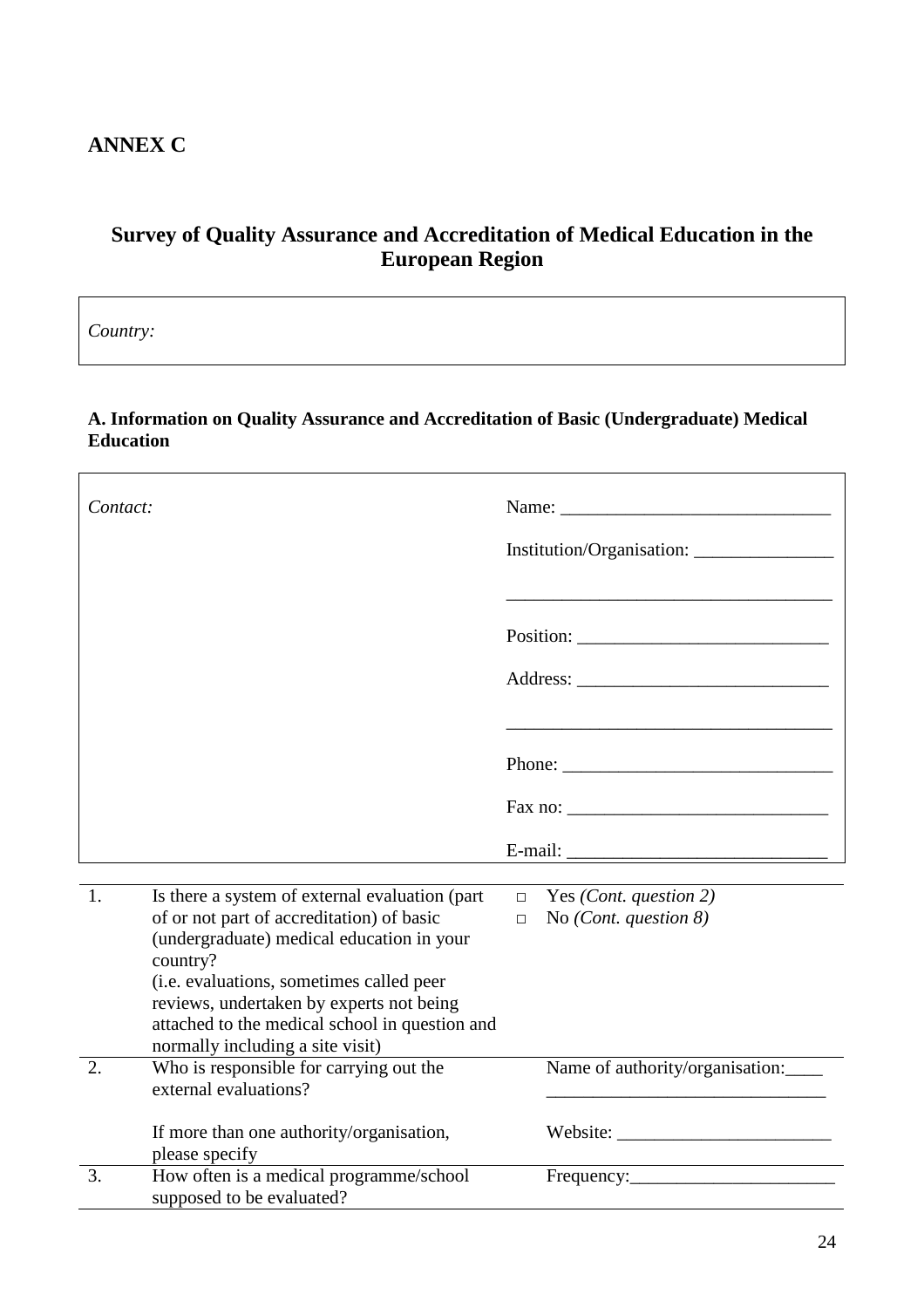| 4.  | Is the external evaluation mandatory or                                        | □      | Mandatory                              |
|-----|--------------------------------------------------------------------------------|--------|----------------------------------------|
|     | voluntary?                                                                     | □      | Voluntary                              |
| 5.  | Is external evaluation of basic medical                                        | $\Box$ | A general system for higher education  |
|     | education part of a general system of external                                 | $\Box$ | A common system for health             |
|     | evaluation of all higher education and/or is it                                |        | education                              |
|     | a system specific for medical education?                                       | □      | A system specific for medical          |
|     | (i.e. using criteria/standards specific to                                     |        | education                              |
|     | medical education and/or involving                                             | $\Box$ | Other                                  |
|     | stakeholders from the health care system)                                      |        |                                        |
| 6.  | What kind of medical programmes/schools                                        | $\Box$ | Public medical schools/programmes      |
|     | are included in the system of external                                         | $\Box$ | Private medical schools/programmes     |
|     | evaluation?                                                                    | $\Box$ | Medical schools/programmes run by      |
|     |                                                                                |        | foreign universities/institutions      |
| 7.  | Is the report of the external evaluation                                       | □      | Yes, accessible to the                 |
|     | published?                                                                     |        | authorities/ministries                 |
|     |                                                                                | $\Box$ | Yes, accessible to the medical school  |
|     |                                                                                |        | being evaluated                        |
|     |                                                                                | П      | Yes, accessible to all medical schools |
|     |                                                                                | □      | Yes, an anonymous summary              |
|     |                                                                                |        | available                              |
|     |                                                                                | $\Box$ | Yes, the report is accessible to the   |
|     |                                                                                |        | general public, media etc.             |
| 8.  |                                                                                | □      | N <sub>o</sub>                         |
|     | Is there a system of accreditation of basic                                    | $\Box$ | Yes (Cont. question 9)                 |
|     | medical education in your country?<br>(i.e. a formal and nationally recognized | $\Box$ | No ( <i>Cont. question 15</i> )        |
|     | process whereby a medical programme/school                                     |        |                                        |
|     | is assessed on the basis of predetermined                                      |        |                                        |
|     | standards or criteria)                                                         |        |                                        |
| 9.  | Who is responsible for carrying out the                                        |        | Name of authority/organisation:        |
|     | accreditation?                                                                 |        |                                        |
|     |                                                                                |        |                                        |
|     | If more than one authority/organisation,                                       |        | Website:                               |
|     | please specify                                                                 |        |                                        |
| 10. | How often is a medical programme/school                                        |        |                                        |
|     | supposed to be accredited?                                                     |        |                                        |
| 11. | Is accreditation mandatory or                                                  | $\Box$ | Mandatory                              |
|     | voluntary?                                                                     | □      | Voluntary                              |
| 12. | Is accreditation of basic medical education                                    | $\Box$ | A general system for higher education  |
|     | part of a general system of accreditation of all                               | □      | A common system for health             |
|     | higher education and/or is it a system specific                                |        | education                              |
|     | for medical education?                                                         | □      | A system specific for medical          |
|     | (i.e. using criteria/standards specific to                                     |        | education                              |
|     | medical education and/or involving                                             | □      | Other                                  |
|     | stakeholders from the health care system)                                      |        |                                        |